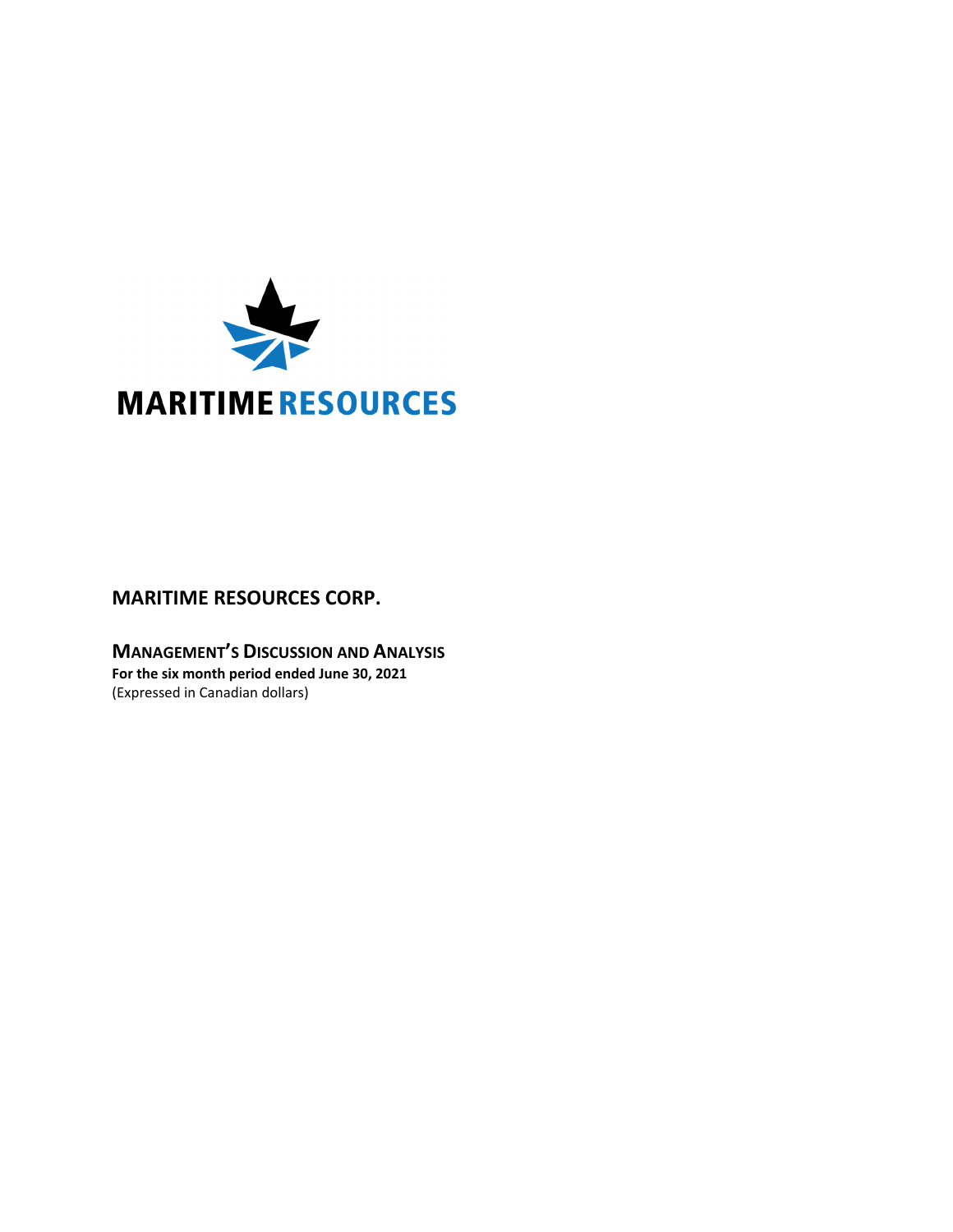

This Management's Discussion and Analysis ("MD&A") of Maritime Resources Corp. ("Maritime" or the "Company") is dated August 26, 2021 and provides an analysis of our interim financial results for the three and six month periods ended June 30, 2021 and 2020. This MD&A should be read in conjunction with Maritime's condensed interim consolidated financial statements and notes thereto for the three and six month periods ended June 30, 2021 and 2020 (the "Financial Statements") and the audited financial statements for the year ended December 31, 2020, which are prepared in accordance with International Financial Reporting Standards ("IFRS") as issued by the International Accounting Standards Board ("IASB") and follow the same accounting policies and methods as presented in note 3 to the Company's audited financial statements for the year ended December 31, 2020, available on www.sedar.com. This MD&A contains forward‐looking statements that are based on management's current expectations, are not historical in nature and involve risks and uncertainties. Forward‐looking statements are not guarantees as to Maritime's future results as there are inherent difficulties in predicting future results. Accordingly, actual results could differ materially from those expressed or implied in forward-looking statements (please see "Cautionary Note Regarding Forward-Looking Information" below). The Company's common shares trade on the Toronto Venture Stock Exchange (the "TSX‐V") under the stock trading symbol MAE. Additional information relevant to the Company's activities, including the Company's audited financial statements, can be found at www.sedar.com or the Company's website at www.maritimeresourcescorp.com.

Maritime is a Canadian‐based junior gold and base metals exploration company focused on re‐starting its past producing Hammerdown gold mine, located near the Baie Verte Mining District and Springdale in Newfoundland and Labrador as well as exploration on its other properties in the region. Of the total Green Bay Property 12,100 hectares, Maritime holds a 100% interest in 8,875 hectares or 73% with the remaining 3,225 hectares or 27% under option agreements to earn 100% ownership. The Green Bay Property hosts the former Hammerdown gold mine including resource estimates on two gold deposits, the Hammerdown and the Orion deposits, separated by a 1.5 kilometre distance.

# **Q2 2021 AND RECENT HIGHLIGHTS**

- Maritime expanded its exploration program to 40,000 meters ("m") the largest diamond drill program in the Company's history.
- Maritime completed a deep looking regional ZTEM survey, designed to map significant structures and geological units with potential to host mineralization.
- Maritime purchased the gold circuit at the Nugget Pond metallurgical facility in the Baie Verte mining district of Newfoundland and Labrador, the Lac Pelletier gold project in Rouyn Noranda, Québec and several other exploration properties and royalty interests in key mining camps across Canada for cash consideration of US\$2,000,000, 3,571,428 shares issued at a price of \$0.14 equal to \$500,000 on April 12, 2021 and a deposit of \$200,000 was paid to Rambler on March 12, 2020.
- Tembo Capital made a strategic investment in Maritime of \$4,000,100 via private placement of 30,770,000 common shares at a price of \$0.13 per common share on April 12, 2021.
- Maritime raised gross flow‐through proceeds of \$6,906,900 via private placement of 38,500,000 flow‐through common shares at a price of \$0.1794 per flow‐through common share on March 22, 2021.
- The Newfoundland and Labrador Environmental Assessment Division released the Hammerdown Gold Project from Environmental Assessment during May 2021.

# **OVERVIEW**

The Company is a gold and base metals exploration company with a focus on Canadian mining opportunities with advanced exploration assets in Newfoundland and Labrador, Canada. The Green Bay Property hosts the former producing Hammerdown gold mine. Maritime also has a number of highly prospective gold exploration projects including the Whisker Valley and Gull Ridge properties, connected into one land package during 2020 totalling 36,900 hectares in 1,476 mineral claims and including three mining leases, strategically located on the Baie Verte and Springdale Peninsulas; a prolific gold and base metals mining district.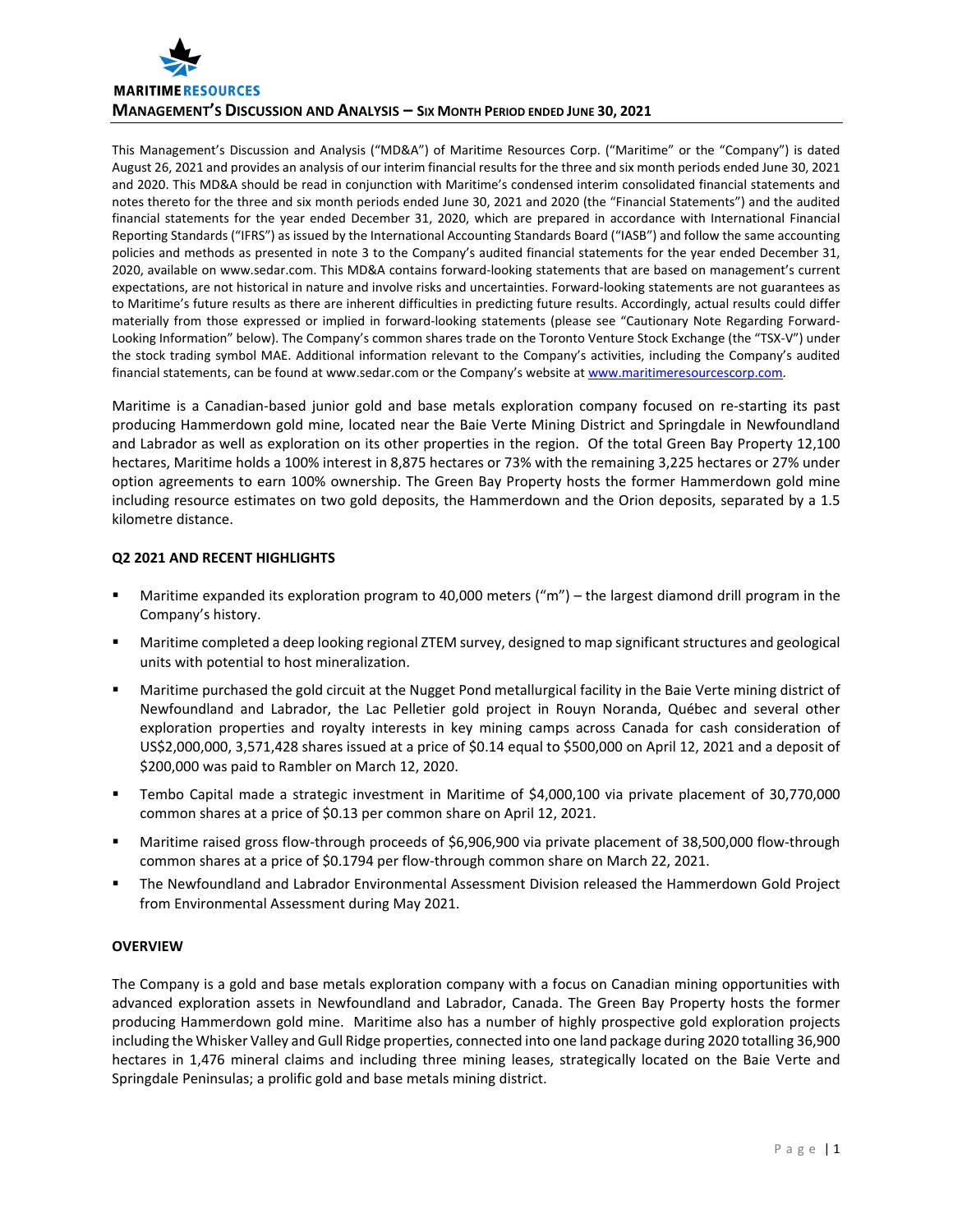

The Company is currently party to four option to purchase agreements for projects within 10 kilometres ("km") of its Hammerdown project (see Exploration section below).

The Whisker Valley properties are earlier stage exploration targets that have returned excellent results from the first phase trenching and geophysical programs carried out in late 2017 and the first two quarters of 2018. During the fourth quarter of 2018, the Company completed a first stage drill program of approximately 650 m following up on the success of the early‐stage programs. In 2019 and 2020, further widespread mapping, prospecting, trenching, diamond drilling and geochemical surveys were completed on the Whisker Valley Property.

The Hammerdown gold deposit wassuccessfully mined by Richmont Mines between 2000 and 2004 when gold prices averaged US\$325/oz. During its operation, a total of 291,400 tonnes of ore were extracted, at an average grade of 15.83 gpt Au, recovering a total of 143,000 ounces of gold at an 8 gpt cut‐off. All of the ore was processed at the Nugget Pond mill, with an average gold recovery of 97.1%. Mining terminated in 2004 due to low gold prices with extensive gold mineralization remaining, although uneconomic at that time. The Orion gold deposit consists of two main vein systems, both of which are exposed on surface and open along strike, and down plunge to the northeast.

On February 29, 2020, the Company announced the results from a Preliminary Economic Assessment completed for the Hammerdown Gold Project (see Preliminary Economic Assessment section below). On September 17, 2020, the Company exercised an early buy‐down right of half of the Hammerdown deposit 2% net smelter return royalty held by Commander Resources Ltd. for a reduced sum of \$750,000.

The Company registered its proposed Hammerdown Gold Project with the provincial Environmental Assessment Division on July 8, 2020 and submitted an Environmental Preview Report on March 11, 2021 satisfying a regulatory request for additional information. The Newfoundland and Labrador Environmental Assessment Division released the Hammerdown Gold Project from Environmental Assessment during May 2021. The registration document and the environmental preview report can be found on the Government of Newfoundland and Labrador website https://www.gov.nl.ca/ecc/projects/project-2091/.

## **Nugget Pond Gold Plant and Other Assets Acquisition**

On April 12, 2021, pursuant to the terms of an asset purchase agreement, the Company acquired the Nugget Pond metallurgical facility in the Baie Verte mining district of Newfoundland and Labrador, the Lac Pelletier gold project in Rouyn Noranda, Québec and several other exploration properties and royalty interestsin key mining camps across Canada (collectively, the "Assets") from two subsidiaries of Rambler Metals and Mining PLC, namely Rambler Metals and Mining Canada Limited and 1948565 Ontario Inc. (together, "Rambler"). The consideration paid by the Company for the Assets was comprised of the assumption of certain liabilities associated with the Assets, the payment of US\$2,000,000 in cash, and the issuance of the number of common shares of the Company equal to \$500,000, based on the 30‐day volume weighted average price of the common shares as of the closing date of the acquisition, representing 3,571,428 common shares issued at a price of \$0.14 and having a fair value of \$660,714 based on the closing share price of Maritime on April 12, 2021. In addition, a deposit of \$200,000 was paid to Rambler on March 12, 2020. Sprott Capital Partners LP acted as advisor to Maritime in connection with the acquisition and will be issued 400,000 common shares of the Company in consideration for such services.

The Company also assumed the reclamation liability associated with Nugget Pond gold plant assets in their current non‐operating state of \$718,750. The Company incurred transaction costs of \$309,895 in addition to the deposit of \$200,000 paid to Rambler on March 12, 2020 totaling \$509,895 and included \$82,000 for the non‐cash fair value of the 400,000 common shares issues for advisory services.

The assets acquired include:

■ Nugget Pond gold circuit – an existing carbon-in-pulp leach plant that last operated in 2012 and was previously used to process ore from the Hammerdown mine. The gold circuit islocated within an active copper processing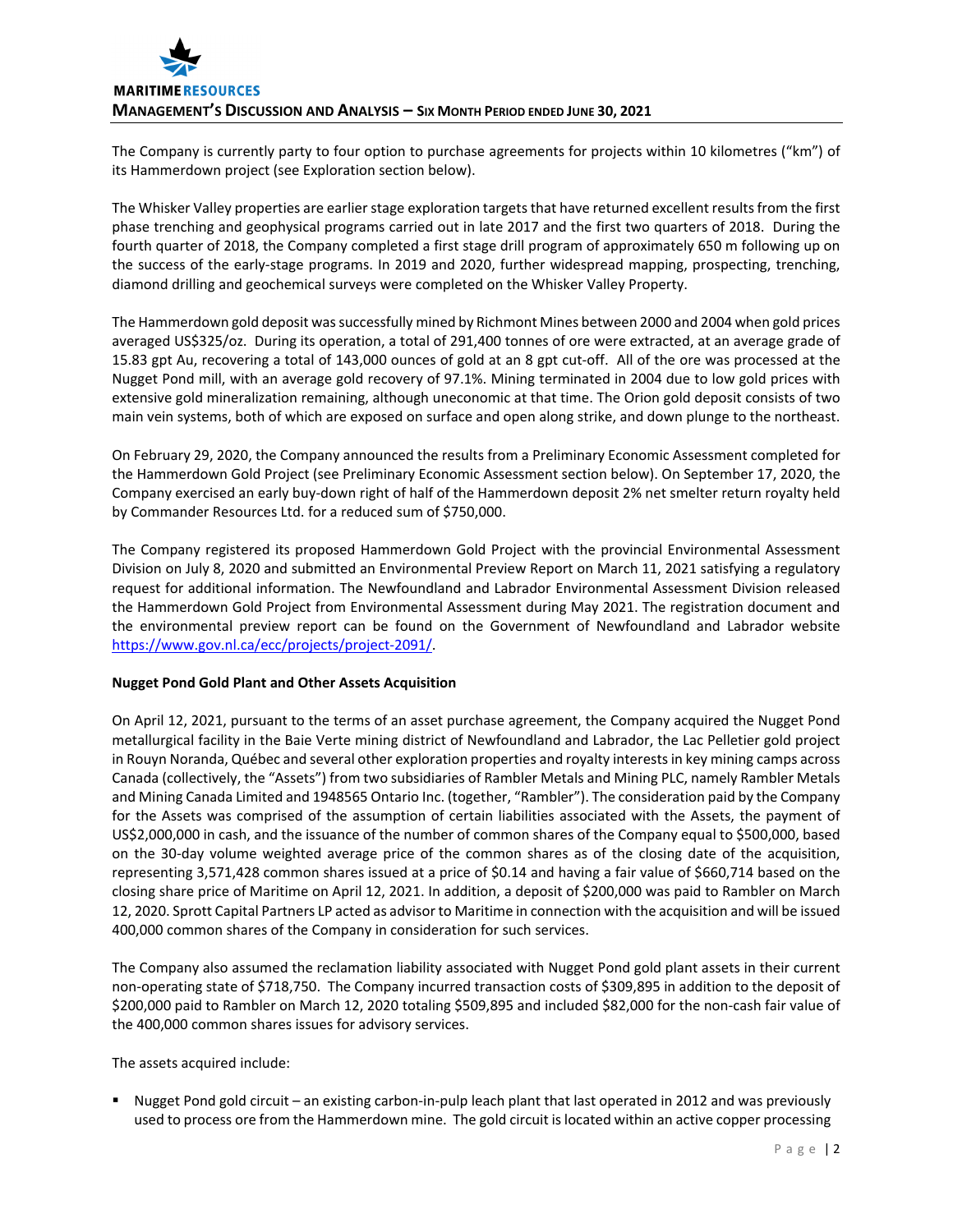and tailings storage complex currently operated by Rambler. Maritime will complete a feasibility study to determine the optimal configuration to operate both the Nugget Pond gold circuit and copper concentrator concurrently and independently without any impact on Rambler's current operations. Certain matters related to the access and use of the gold circuit remain subject to final agreement.

- Lac Pelletier gold property located in Rouyn Noranda, Québec approximately five km south of Glencore's Horne smelter and three km north of the Cadillac Larder‐Lake Break in the Abitibi Greenstone Belt.
- A portfolio of Canadian mineral exploration properties and currently non-producing royalty interests including the Gold Hawk property (2% NSR) and Valdora property (1% NSR) near Val‐d'Or, Québec in the Abitibi Greenstone Belt.

# **Financings**

Also on April 12, 2021, Tembo Capital acquired 30,770,000 common shares of Maritime, via a non‐brokered private placement, at a price of \$0.13 per common share for a total investment of \$4,000,100 and 1,846,200 common share purchase warrants with each warrant being exercisable into one common share at a price of \$0.1794 per common share until April 12, 2023. In connection with the private placement of units to Tembo, the Company entered into an investor rights agreement. The investor rights agreement contains customary provisions including certain rights in favour of Tembo, such as: (a) the right to appoint one nominee to Maritime's board of directors and one nominee to any technical committee of the board while Tembo holds 10% or more of the Company's shares; (b) the right to receive certain information related to the Company, such as monthly financial and budgetary information, while Tembo holds 7.5% or more of the Company's shares subject to certain confidentiality provisions; (c) the right to maintain its pro-rata ownership of Maritime shares if the Company issues any equity or equity-like securities, subject to certain exceptions, and including an annual top‐up right, greater of Maritime shares, while Tembo holds 7.5% or more of the Company's shares; and (d) a right to receive notification following the Company's receipt of a project finance offer.

On March 22, 2021, the Company completed a brokered private placement of 38,500,000 flow‐through common shares at a price of \$0.1794 per flow-through common share for gross proceeds of \$6,906,900. The private placement was completed by a syndicate of agents led by CG and including DGMP, a division of Goodman & Company, Investment Counsel Inc., Sprott and iA Private Wealth Inc. (collectively, the "Agents"). In connection with the closing of the private placement, the Company paid to the Agents a cash fee of \$414,414 of the aggregate gross proceeds raised pursuant to the offering and issued an aggregate of 2,310,000 non-transferable compensation warrants with each compensation warrant being exercisable into one common share at a price of \$0.1794 per common share until March 22, 2023.

Maritime is fully financed to complete its planned exploration programs, a resource update and a feasibility study to advance the Hammerdown Gold Project toward a development decision by the end of 2021, as well as obtaining permits and approvals to commence construction of the Hammerdown Gold Project in 2022.

## **PRELIMINARY ECONOMIC ASSESSMENT – HAMMERDOWN GOLD PROJECT**

On February 29, 2020, the Company announced the results from a Preliminary Economic Assessment ("PEA") completed for the Hammerdown Gold Project ("Hammerdown", or the "Project"), including the satellite Orion deposit, located in the Baie Verte mining district of Newfoundland and Labrador near the towns of King's Point and Springdale. The PEA was prepared in accordance with Canadian Securities Administrators' National Instrument 43‐ 101 *Standards of Disclosure for Mineral Projects* ("NI 43‐101"). The PEA provides an updated resource estimate and a base case assessment of developing the Project as a combined open pit and underground ramp-access mine (the "Combined Project") with an on‐site gold pre‐concentration plant and mineral processing through the Nugget Pond mill gold circuit. The PEA Technical Report entitled "Hammerdown Gold Project, Newfoundland and Labrador Preliminary Economic Assessment" (the "Technical Report") dated April 15, 2020 is available on SEDAR (www.sedar.com) and the Company's website (www.maritimeresourcescorp.com).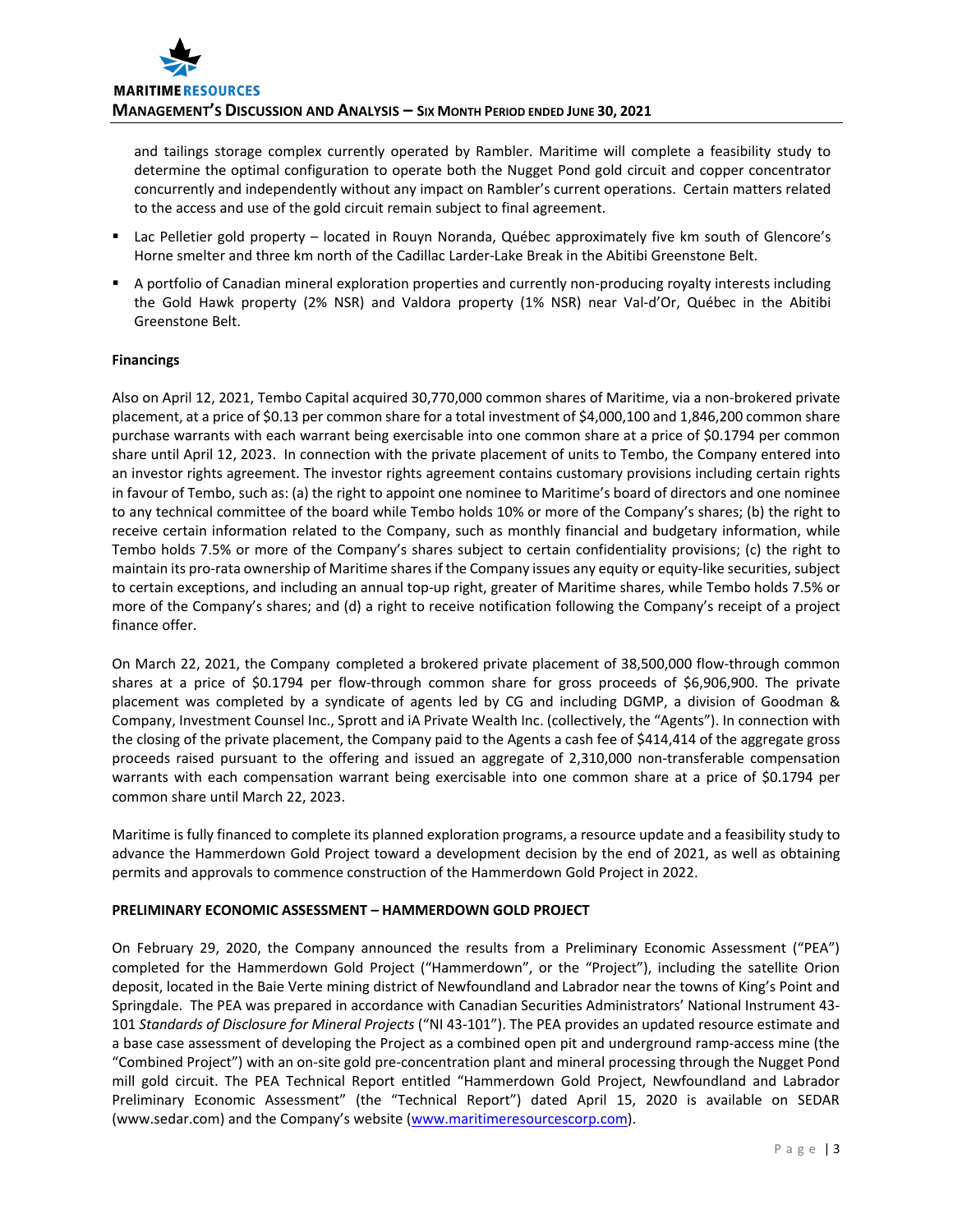

#### **Hammerdown PEA Highlights and life‐of‐mine plan ("LOM") include\*:**

- After-tax NPV<sub>5%</sub> of \$111.3M and 50.5% IRR (pre-tax NPV<sub>5%</sub> \$191.8M and 75.4% IRR) at base case gold price of US\$1,375/oz gold ("Au")
- At US\$1,500/oz Au the Project returns after-tax NPV<sub>5%</sub> of \$154.1M and 65.1% IRR (pre-tax NPV<sub>5%</sub> \$261.7M and 95.6% IRR)
- LOM total gold production of 521,500 oz, averaging 57,900 oz annually
- Average annual gold production of 69,500 oz in the first 5 years
- LOM cash costs of US\$802.55/oz Au and LOM All-in sustaining costs ("AISC") of US\$938.80/oz Au
- Pre-production capital expenditures of \$57.2M
- After-tax payback period of 1.5 years with base case pricing

The PEA highlights are based on the following:

- 1. Exchange Rate (US\$/C\$) of \$0.753;
- 2. Cash costs are inclusive of mining costs, processing costs, on-site general and administrative ("G&A") costs, treatment and refining charges and royalties; and
- 3. AISC includes cash costs plus estimated corporate G&A, sustaining capital and closure costs.

\*Cautionary Statement: The reader is advised that the PEA summarized in this MD&A is preliminary in nature and is intended to provide only an initial, high-level review of the Project potential and design options. Readers are encouraged to read the PEA in its entirety, including all qualifications and assumptions. The PEA is intended to be read as a whole, and sections should not be read or relied upon out of context. The PEA mine plan and economic model include numerous assumptions and the use of Inferred Resources. Inferred Resources are considered to be too *speculative geologically to have the economic considerations applied to them that would enable them to be* categorized as mineral reserves and to be used in an economic analysis except as allowed for by NI 43-101 in PEA studies. There is no quarantee that Inferred Resources can be converted to Indicated or Measured Resources, and as such, there is no guarantee the Combined Project economics described herein will be achieved. The PEA replaces the *2017 pre‐feasibility study technical report.*

| After-tax NPV <sub>5%</sub> (\$M) | 111.3     |
|-----------------------------------|-----------|
| After-tax IRR (%)                 | 50.5      |
| After-tax payback (years)         | 1.5       |
| LOM tonnes processed (Mt)         | 2,138,000 |
| LOM Au grade Au (gpt)             | 7.82      |
| LOM Au mill recovery (%)          | 97.0      |
| LOM Au production (oz)            | 521,500   |
| Average annual Au production (oz) | 57,900    |
| Pre-Production Capital (\$M)      | 57.2      |
| LOM Sustaining Capital (\$M)      | 84.8      |
| LOM AISC (US\$/oz)                | 938.80    |
| Mine life (years)                 | 9.0       |

| Table 1. PEA Parameters and Outputs - Base Case US\$1375/oz Au, \$0.753 FX, 5% Discount |  |  |
|-----------------------------------------------------------------------------------------|--|--|
|-----------------------------------------------------------------------------------------|--|--|

## **Table 2. All‐In Sustaining Costs**

| Area                        | LOM (\$M) |
|-----------------------------|-----------|
| Open pit mining             | 168.34    |
| Underground mining          | 214.16    |
| Crushing, pre-concentration | 50.57     |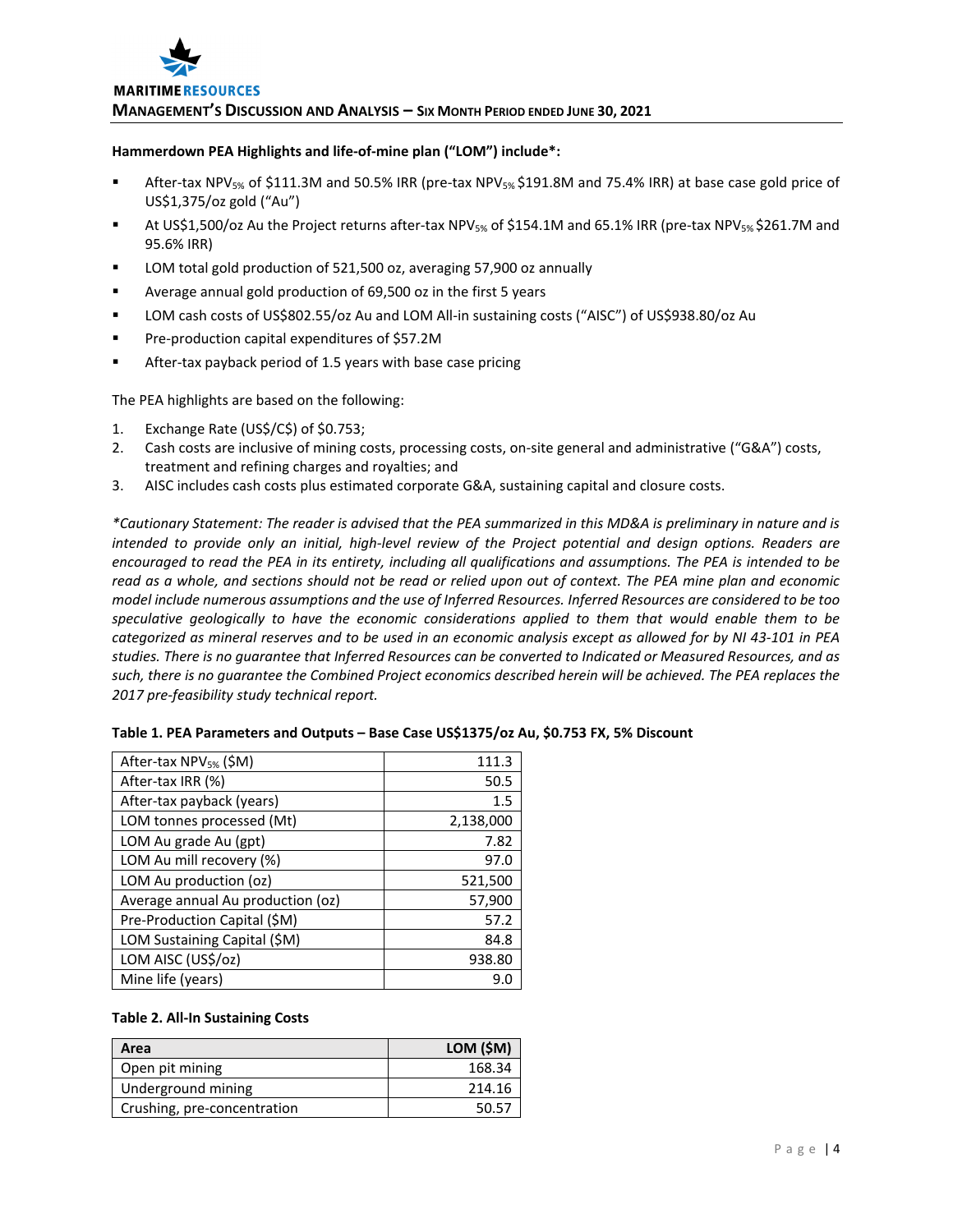

# **MANAGEMENT'S DISCUSSION AND ANALYSIS – SIX MONTH PERIOD ENDED JUNE 30, 2021**

| Area                              | LOM (\$M) |
|-----------------------------------|-----------|
| Mineral processing incl. haulage  | 106.37    |
| Water management                  | 3.86      |
| General & administrative          | 10.35     |
| Surface handling                  | 2.14      |
| Total operating costs             | 555.79    |
| Refining & smelting               | 1.20      |
| Royalties                         | 8.33      |
| Sustaining capital, incl. closure | 84.83     |
| <b>Total costs</b>                | 650.15    |
| LOM Au ounces recovered           | 521,500   |
| All-in sustaining cost (US\$/oz)  | 938.80    |

#### **Sensitivities**

After-tax economic sensitivities to gold prices and discount rates are presented in Tables 3 and 4, illustrating the effects of varying gold price and discount rates as compared to the base-case. Additional project sensitivities are presented in the Technical Report.

## **Table 3. Sensitivity to gold price**

| Gold Price (US\$/oz)              | \$1.225 | \$1,375 | \$1,500 | \$1,650 |
|-----------------------------------|---------|---------|---------|---------|
| After-Tax NPV <sub>5%</sub> (\$M) | 58.9    | 111.3   | 154.1   | 204.4   |
| After-Tax IRR (%)                 | 31.4    | 50.5    | 65.1    | 81.5    |
| After-Tax Payback (Years)         | 1.8     | 1.5     | 1.3     | າລ      |

#### **Table 4. Sensitivity to discount rate at base case pricing assumptions**

| Discount Rate (%)   | 5.0%  | 7.0% | 10.0% | 12.0% |
|---------------------|-------|------|-------|-------|
| After-Tax NPV (\$M) | 111.3 | 99.5 | 84.3  | ر . ب |

## **PEA Overview**

The PEA considers open pit and underground mining at both the Hammerdown and Orion deposits with pre‐ concentration of the mineralized material through a sorting plant and haulage to an offsite mill for gold doré production. The mine will be contractor operated with the Company providing technical oversight plus management of the sorting and process plant at the Nugget Pond mill gold circuit operations. The sorting plant is designed to produce 700 tonnes per day ("tpd") of product feed that would be processed at the Nugget Pond mill gold circuit. A mine life of 9 years is expected for the Project. The PEA leverages Hammerdown's extensive existing infrastructure including all‐weather access roads, 3,700 metres of underground development and grid power within 2 km of the Project site. The PEA is derived from the Company's updated resource estimate (February 29, 2020) outlined in the Technical Report. The effective date of the PEA is February 29, 2020.

The PEA was prepared through the collaboration of the following firms: WSP Canada Inc. (Sudbury, ON) ("WSP"), AGP Mining Consultants Inc. (Toronto, ON) ("AGP"), Halyard (Toronto, ON), Canenco Consulting Corp. (Vancouver, BC), SRK Consulting UK (Cardiff, UK), and GEMTEC Consulting Engineers and Scientists (St. John's, NL). These firms provided Mineral Resource estimates, mine design and cost estimates for mine operations, process facilities, major equipment selection, waste rock and tailings storage, reclamation, permitting, and operating and capital expenditures.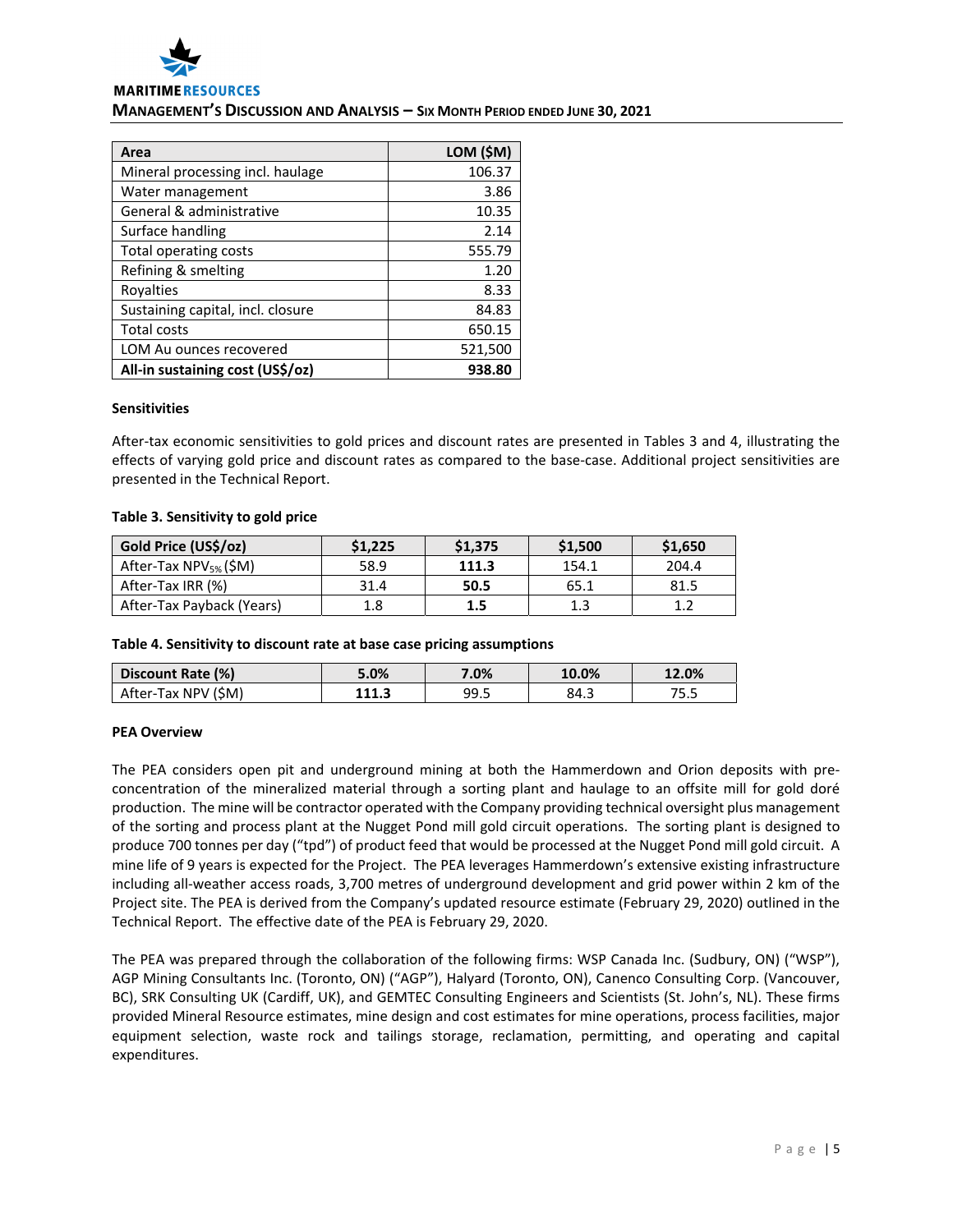#### **Mineral Resource Estimate**

The Company's updated Mineral Resource Estimate ("MRE"; effective date of February 29, 2020) was completed by WSP and forms the basis for the PEA. A summary of the MRE is highlighted in Tables 5 and 6.

| <b>Resource Classification</b>        | Cut-off   | <b>Deposit</b>                | <b>Tonnes</b> | Gold $(g/t)$ | Gold oz |
|---------------------------------------|-----------|-------------------------------|---------------|--------------|---------|
| Measured                              | 1.0 g/t   | Hammerdown                    | 284,600       | 11.75        | 107,500 |
| Indicated                             | 1.0 g/t   | Hammerdown                    | 739,100       | 8.17         | 194,100 |
| <b>Measured &amp; Indicated</b>       | 1.0 g/t   | <b>Hammerdown</b>             | 1,023,700     | 9.16         | 301,600 |
| Inferred                              | 1.0 g/t   | Hammerdown                    | 538,400       | 4.89         | 84,700  |
| Inferred Intervein                    | 1.0 g/t   | Hammerdown                    | 321,700       | 4.18         | 43,200  |
| <b>Indicated</b>                      | 1.0 g/t   | Orion                         | 698,400       | 2.96         | 66,400  |
| Inferred                              | 1.0 g/t   | Orion                         | 483,400       | 5.04         | 78,300  |
| <b>Total Measured</b>                 | 1.0 g/t   | Hammerdown & Orion            | 284,600       | 11.75        | 107,500 |
| <b>Total Indicated</b>                | 1.0 g/t   | Hammerdown & Orion            | 1,437,500     | 5.64         | 260,500 |
| <b>Total Measured &amp; Indicated</b> | 1.0 g/t   | <b>Hammerdown &amp; Orion</b> | 1,722,100     | 6.65         | 368,000 |
| Total Inferred (incl. Intervein)      | $1.0$ g/t | Hammerdown & Orion            | 1,343,500     | 4.77         | 206,200 |

#### **Table 6. Hammerdown and Orion Underground Mineral Resource Summary**

| <b>Resource Classification</b>        | Cut-off   | <b>Deposit</b>                | <b>Tonnes</b> | Gold $(g/t)$ | Gold oz |
|---------------------------------------|-----------|-------------------------------|---------------|--------------|---------|
| Measured                              | $2.0$ g/t | <b>Hammerdown</b>             | 3,800         | 9.74         | 1,200   |
| Indicated                             | $2.0$ g/t | Hammerdown                    | 30,000        | 9.36         | 9,000   |
| <b>Measured &amp; Indicated</b>       | 2.0 g/t   | <b>Hammerdown</b>             | 33,800        | 9.41         | 10,200  |
| Inferred                              | 2.0 g/t   | Hammerdown                    | 316,200       | 4.46         | 45,300  |
| Inferred Intervein                    | $2.0$ g/t | <b>Hammerdown</b>             | 131,300       | 3.89         | 16,400  |
| <b>Indicated</b>                      | 2.0 g/t   | Orion                         | 1,118,000     | 3.97         | 142.900 |
| Inferred                              | 2.0 g/t   | Orion                         | 1,437,900     | 4.29         | 198,300 |
| <b>Total Measured</b>                 | 2.0 g/t   | Hammerdown & Orion            | 3,800         | 9.74         | 1,200   |
| <b>Total Indicated</b>                | 2.0 g/t   | Hammerdown & Orion            | 1,148,000     | 4.11         | 151,900 |
| <b>Total Measured &amp; Indicated</b> | 2.0 g/t   | <b>Hammerdown &amp; Orion</b> | 1,151,800     | 4.13         | 153,000 |
| Total Inferred (incl. Intervein)      | 2.0 g/t   | Hammerdown & Orion            | 1,885,400     | 4.29         | 260,000 |

Key Assumptions, Parameters, and Methods related to the Mineral Resource Estimates:

1. Mineral Resources were prepared in accordance with NI 43‐101 and the CIM Definition Standards (2014). Mineral Resources that are not mineral reserves do not have demonstrated economic viability.

- 2. This estimate of Mineral Resources may be materially affected by environmental, permitting, legal, title, taxation, sociopolitical, marketing, or other relevant issues.
- 3. Open pit Mineral Resources are reported at a cut-off grade of 1.0 g/t gold that is based on a gold price of US\$1,500/oz.

4. Underground Mineral Resources are reports at a cut-off grade of 2.0 g/t gold that is based on a gold price of US\$1,500/oz.

- 5. Appropriate mining costs, processing costs, metal recoveries, and inter ramp pit slope angles were used to generate the pit shell.
- 6. Rounding may result in apparent summation differences between tonnes, grade, and contained metal content.
- 7. Tonnage and grade measurements are in metric units. Contained gold ounces are in troy ounces.
- 8. Composites completed at 0.5 m down the hole.
- 9. Contributing assay composites were capped at 125.00 g/t Au at Hammerdown and 23.88 g/t Au at Orion.
- 10. A specific gravity value of 2.84 was applied to all blocks.
- 11. Modeling for Hammerdown was performed use in GEOVIA Surpac 2019 software with grades estimated using ordinary kriging (OK) interpolation methodology. Orion modeling was performed using Datamine software with grades estimated using ordinary kriging (OK) interpolation methodology.

The Mineral Resource estimate is based on the combination of geological modeling, geostatistics and conventional block modeling using the Ordinary Kriging method of grade interpolation. The geological model including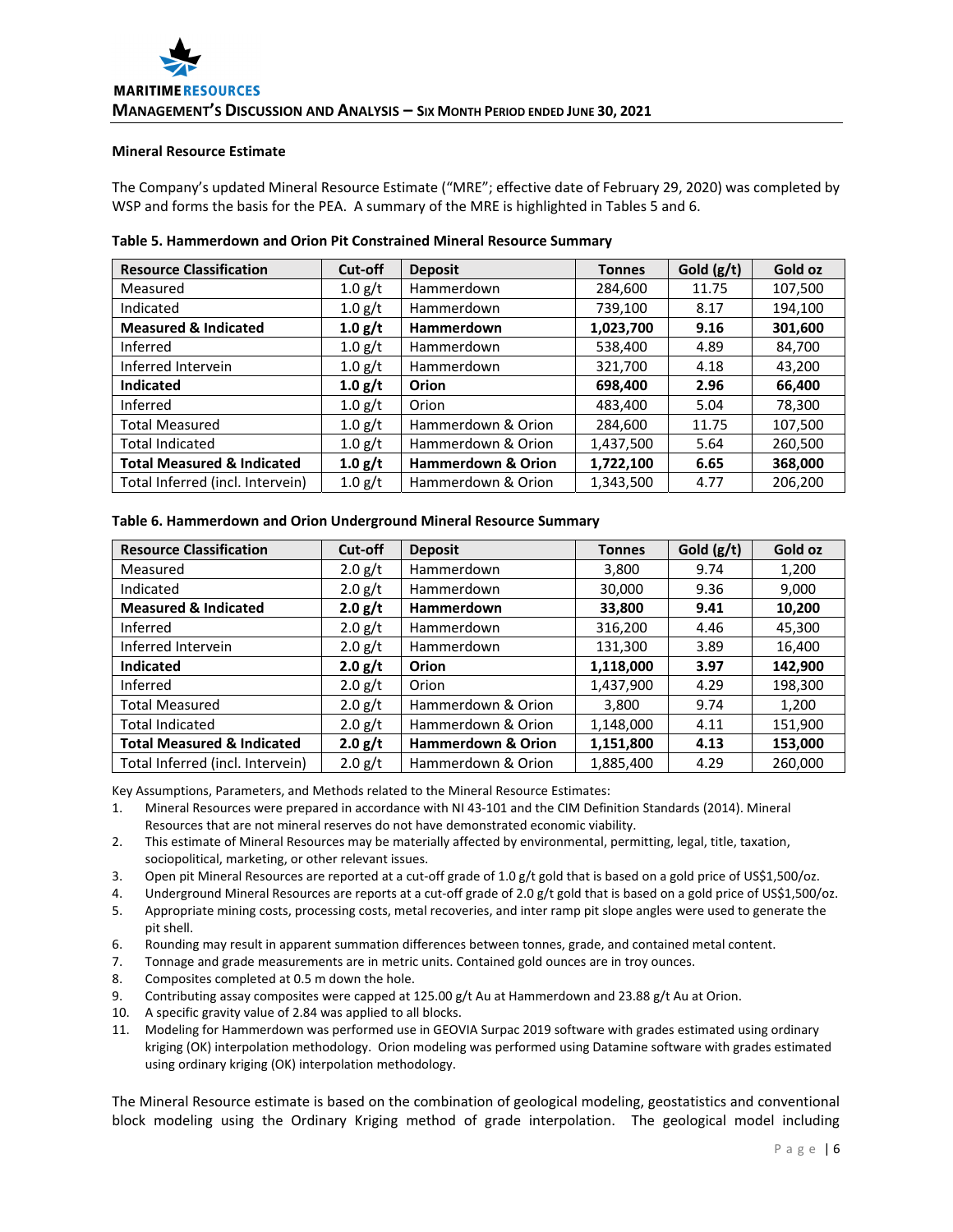mineralized intercepts was generated by Maritime personnel and then audited by WSP. The QA/QC protocols and corresponding sample preparation and shipment procedures have been reviewed by WSP.

The Hammerdown Mineral Resource estimate was based on 56,533 metres in 468 surface drill holes, 12,551 metres in underground drill holes and 110 surface trenches totalling 298 metres. The Orion Mineral Resource estimates are based on 15,357 metres in 56 surface drill holes.

At a long‐term metal price of US\$1,500 per ounce, reasonable prospects are considered to exist for eventual economic extraction of Mineral Resources defined at a 1.0 g/t Au cut-off value within limits of the conceptual final pit shell prepared by AGP. Additional resources are considered to exist for eventual economic extraction of the Mineral Resource as defined at a 2.00 g/t Au cut-off below the conceptual pit shell. Additional information about the Mineral Resource modeling methodology is available in the Technical Report.

# **Mining Overview**

A combination of conventional, contractor operated open pit and underground mining at both the Hammerdown and the Orion deposits was selected as the basis for this PEA. Both open pits will utilize 5 metre high benches and a mobile fleet of 7.0 m<sup>3</sup> hydraulic excavators, 6.5 m<sup>3</sup> front end loaders and 55 tonne haul trucks, supported by 455 kW track dozers and graders to maintain pit floors, dumps and road surfaces. Pit slope angles applied to the pit designs included inter‐ramp angles ranging from 48‐55 degrees (65‐70 degree bench face angles) and were based on the Company's geotechnical investigations during 2019. The mine designs and scheduling were engineered to provide a nominal 1,400 tpd of ROM feed to the sorting plant to produce 700 tpd of feed for the gold circuit. At Hammerdown a total of 1.88 Mt grading 4.23 gpt Au with 28.8 Mt of waste rock is expected to be moved over the LOM. A smaller satellite pit at the Orion deposit is expected to produce 0.58 Mt grading 2.38 gpt Au with 4.87 Mt of waste rock moved. Open pit dilution has been factored at 50%. Waste rock from both open pits will be stored in a waste storage facility located between the two pits, with a portion backfilled at the end of the mine life with reject material from the sorting plant.

Underground mining is envisioned at both the Hammerdown and Orion deposits. The mine design is based on utilizing narrow vein longhole open stoping to extract the mineralized veins, with stope widths varying between 1.5‐ 3.0 metres. Sublevels were set at 16 metre intervals. Mineralized material will be extracted and hauled to surface where it will be transported to the sorting plant by the surface mine fleet. At Hammerdown the mine plan anticipates making use of some of the existing underground development below the open pit to provide access to the mineralization. Backfilling of open stopes will be completed using rock fill supplied with crushed, uniform reject material from the sorting plant. Over the LOM the total ROM production from the Orion underground workings includes 1.74 Mt of mineralized material grading 3.86 gpt Au from and 0.21 Mt of mineralized material grading 7.58 gpt Au from Hammerdown, respectively. A summary of the mine outputs is highlighted in Tables 7 and 8.

| Open pit mineralized tonnes (Mt)     | 1.88    |
|--------------------------------------|---------|
| Open pit Au grade (gpt)              | 4.23    |
| Open pit Au ounces contained (oz)    | 256,100 |
| Strip ratio (waste: mineralized)     | 15.3    |
| Underground mineralized tonnes (Mt)  | 0.21    |
| Underground Au grade (gpt)           | 7.58    |
| Underground Au ounces contained (oz) | 51.500  |

# **Table 7. Hammerdown Open Pit and Underground Design**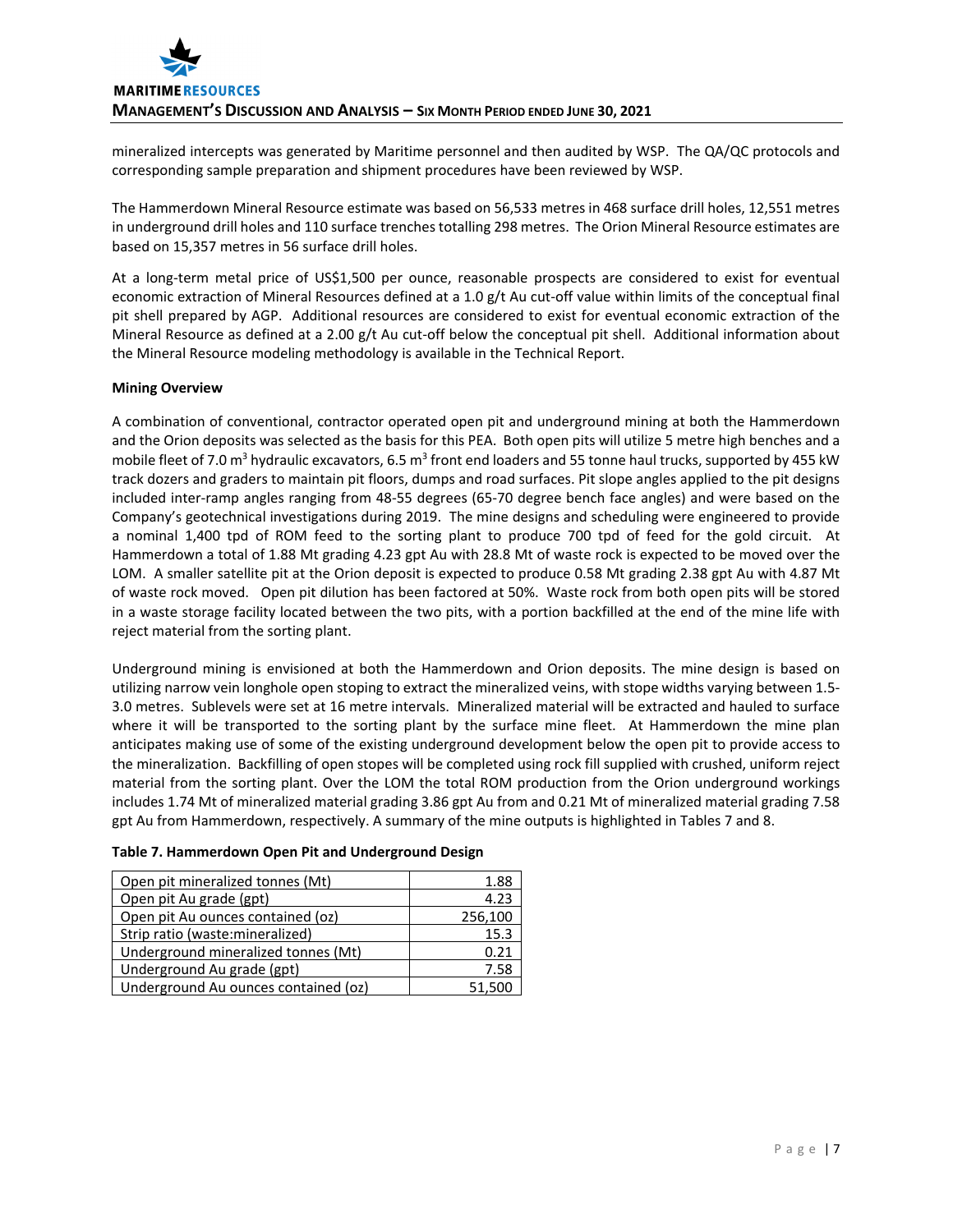## **Table 8. Orion Open Pit and Underground Design**

| Open pit mineralized tonnes (Mt)     | 0.58    |
|--------------------------------------|---------|
| Open pit Au grade (gpt)              | 2.38    |
| Open pit Au ounces contained (oz)    | 44,200  |
| Strip ratio (waste: mineralized)     | 8.4     |
| Underground mineralized tonnes (Mt)  | 1.74    |
| Underground Au grade (gpt)           | 3.86    |
| Underground Au ounces contained (oz) | 216,600 |

# **Pre‐Concentrating**

A pre-concentration or "sorting" plant is planned for the Hammerdown site. Test work at multiple vendors throughout 2019 showed the mineralization containing pyrite and other sulphides is well suited to sorting methods, particularly utilizing laser and x‐ray transmission (XRT) sensors to separate sulphide bearing particles from non‐ sulphide particles and dilution. The sorting plant is designed to receive a feed from the on-site crushing and screening facility. The sorting plant feed particles will be sized between  $1/2$ " to 2  $1/2$ " (+12.7-63.5mm) at a nominal rate of 1,400 tpd. Fines measuring 1/2" minus (-12.7mm) are directed to the load out storage building. Rejection rates and gold recovery through the sorting plant are expected to average 50% and 93% respectively over the life of the mine. These factors vary depending on the feed grade and can range from 30‐60% rejection and 92‐95% gold recovery. Rejects from the sorting plant will be stored adjacent to the plant and be used for back fill material for the underground mines. At the end of the mine life, it is currently planned to place this waste material back into the Hammerdown open pit for closure. A summary of the pre‐concentration parameters is highlighted in Table 9.

# **Table 9. Pre‐Concentration (Sorting) and Process Parameters**

| Sorting plant average throughput | 1,400 tpd    |
|----------------------------------|--------------|
| Sorting plant feed size range    | 12.7-63.5 mm |
| Sorting plant mass pull range    | 30-50%       |
| Sorting plant gold recovery      | 93-95%       |
| Process plant average throughput | 700 tpd      |
| Process plant LOM Au recovery    | 97.0%        |

# **Mineral Processing Overview**

Pre‐concentrated material together with fines will be trucked from the Hammerdown Project site to the Nugget Pond mill located on the Baie Verte peninsula. The Nugget Pond mill was built in 1995 by Richmont Mines and operated as a gold plant for over 10 years, processing ore from both the former Nugget Pond and Hammerdown gold mines. Historical gold recoveries on Hammerdown mineralization at Nugget Pond were over 97.0% during past operations and recent metallurgical test work on new samples from Hammerdown confirmed gold recoveries of 97.0% can be expected through the whole-ore leach circuit. The metallurgical work shows that a fine grind (80% passing 60 microns) is necessary to achieve the high recovery rate, and the proposed additions to the existing Nugget Pond flowsheet including a new tertiary crushing circuit, fine ore storage and a new 10'x17' 700kW ball mill will address this requirement. Refurbishment of the existing carbon-in-pulp (CIP) circuit is also proposed. A gold doré would be produced by the existing refinery. Tailings would be detoxified at the mill and then pumped to the existing Tailings Storage Facility (TSF), for disposal.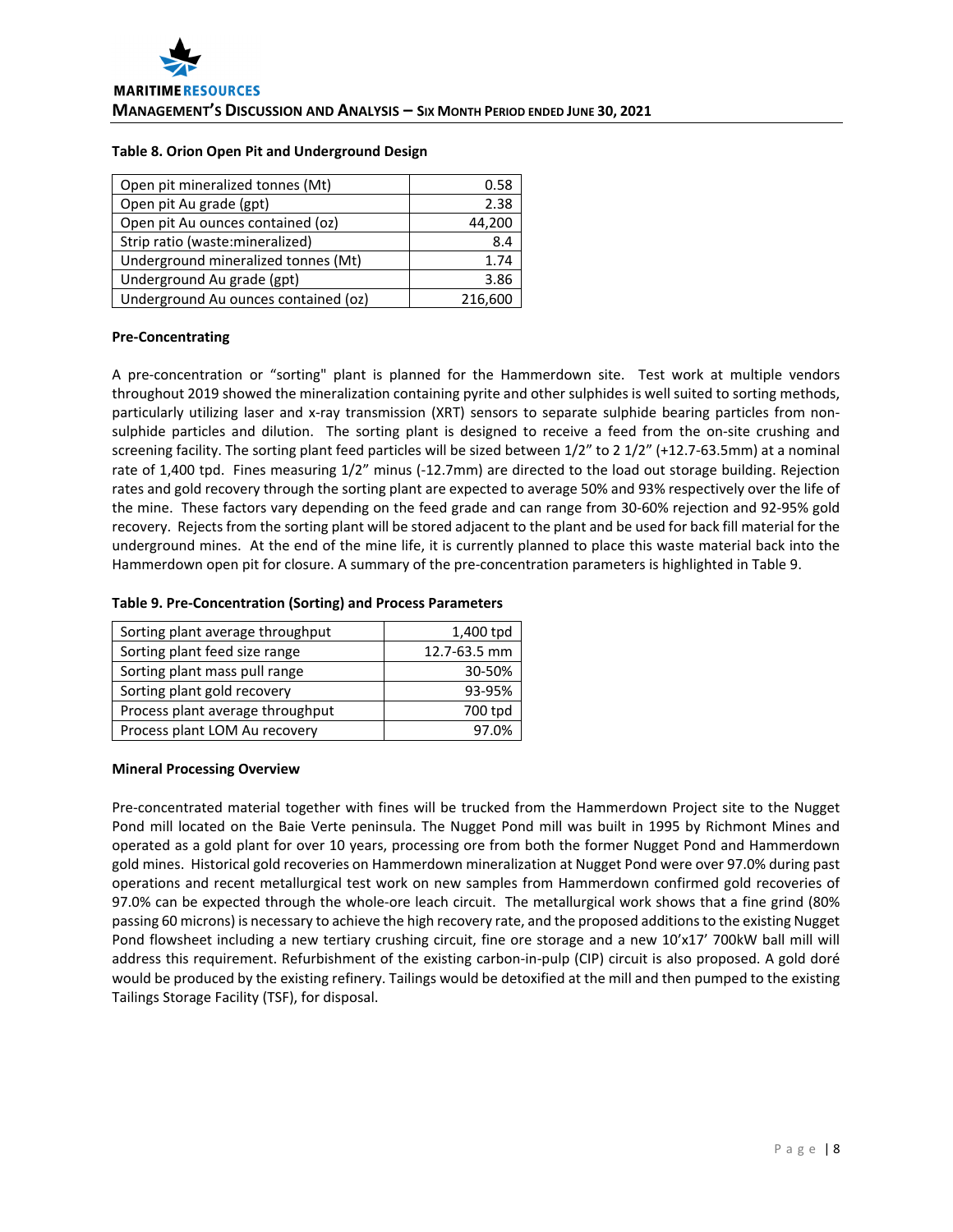## **Operating and Capital Costs**

A summary of the Combined Project's operating and capital costs is highlighted in Tables 10 and 11 below.

## **Table 10. Operating Costs**

| Area                             | $$/t$ milled | US\$/oz |
|----------------------------------|--------------|---------|
| Open Pit Mining                  | 78.73        | 243.08  |
| <b>Underground Mining</b>        | 100.17       | 309.25  |
| Crushing, pre-concentration      | 23.65        | 73.02   |
| Mineral processing incl. haulage | 49.75        | 153.59  |
| Water management                 | 1.81         | 5.58    |
| General & administrative         | 4.84         | 14.94   |
| Surface handling                 | 1.00         | 3.09    |
| <b>Total</b>                     | 259.95       | 802.55  |

# **Table 11. Capital Costs (\$M)**

| Area                             | Initial (\$M) | Sustaining (\$M) |
|----------------------------------|---------------|------------------|
| Mining                           | 14.8          | 76.1             |
| Pre-Concentration                | 11.9          |                  |
| <b>Mineral Processing</b>        | 9.4           |                  |
| Infrastructure, water management | 3.0           | 0.5              |
| NSR buyback, overheads           | 1.3           |                  |
| <b>Subtotal Direct Costs</b>     | 40.4          |                  |
| EPCM, Indirect & Owner's Costs   | 8.1           |                  |
| <b>Closure Costs</b>             | 2.1           | 0.4              |
| Contingency                      | 6.6           | 7.8              |
| Total                            | 57.2          | 84.8             |

## **Environmental and Permitting Considerations**

Hammerdown is a closed and rehabilitated mine site with no outstanding legacy issues. The site will be appropriately managed and permitted as a new project in the province. To accommodate the mine design contemplated by the PEA, updated environmental baseline studies and project permits will be required, many of which the Company has completed. The project benefits from several important features, the process tailings will be stored within an existing, off‐site storage facility at the Nugget Pond site and preliminary geochemical testing on waste rock samples has shown it to be non-acid generating with no potential solute leaching that would cause concern for operations or on closure. Further tests are ongoing. The PEA site plan is designed to avoid wetlands and water courses and makes use of the existing network of roads in the area. During mine operations benign sorting rejects would be placed back into the underground mines as backfill or into the open pits for long term rehabilitation and closure**.** 

## **Project Opportunities and Value Enhancements**

The PEA demonstrates that Hammerdown has the potential to become an economically viable project. Additional opportunities to enhance project value and next steps include:

- Conversion of Inferred Resources to the Measured and Indicated categories through additional diamond drilling, sampling and grade control testing
- Optimizing the mine schedule and material movement
- Supplementary metallurgical optimizations including additional pre‐concentration test work
- Geotechnical investigations to complement the current pit slope designs and underground openings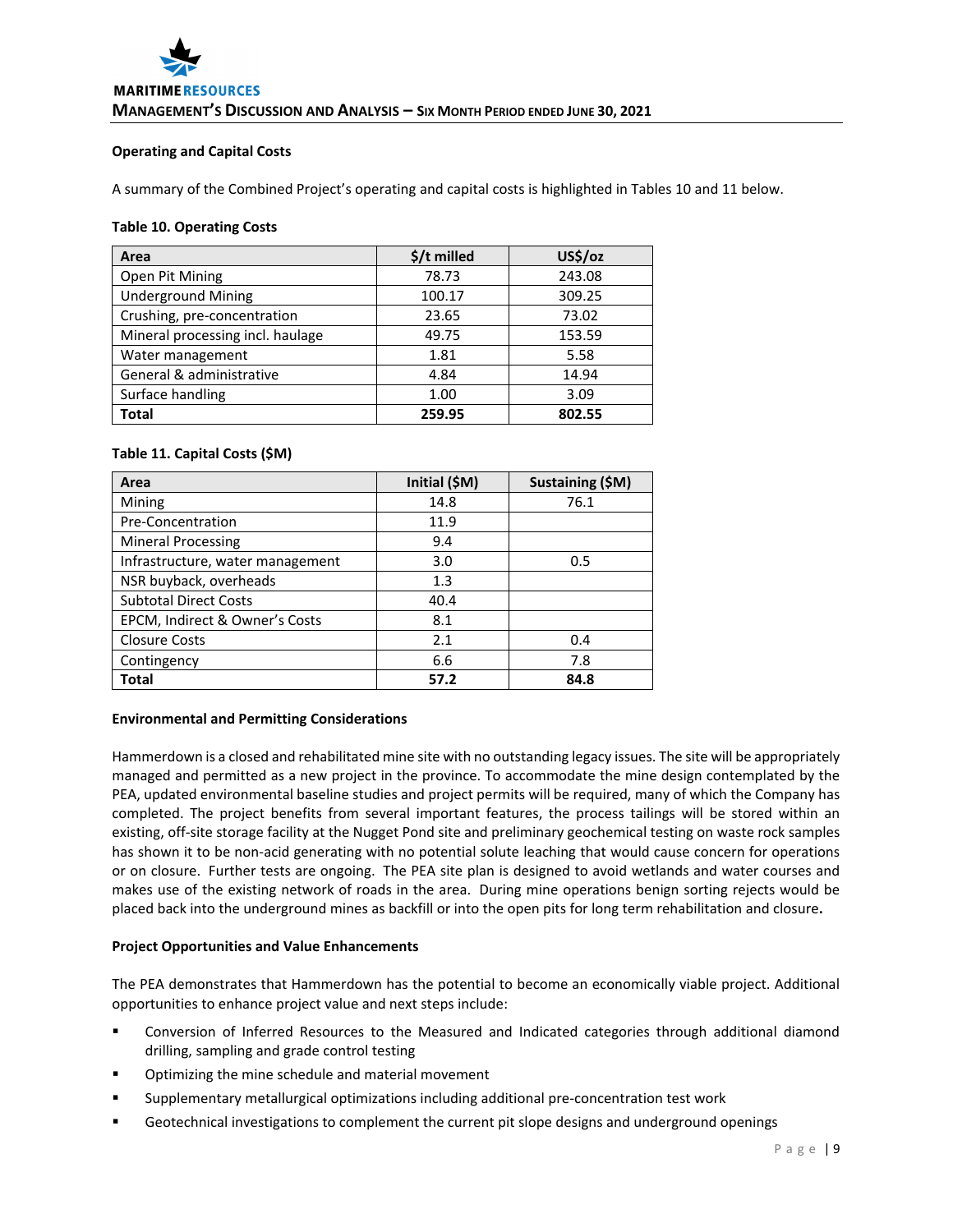

- **Environmental baseline studies to support project permitting**
- **Further optimization of water management and infrastructure designs**
- Potential for long term, sustainable use of waste rock as a construction aggregate material

## **Technical Report & Qualified Persons**

The Technical Report was filed on SEDAR on April 16, 2020 under the Company's profile. Readers are encouraged to read the Technical Report in its entirety, including all qualifications, assumptions and exclusions that relate to the Mineral Resource. The Technical Report is intended to be read as a whole, and sections should not be read or relied upon out of context. In accordance with NI 43-101, Larry Pilgrim, P.Geo. Project Manager for Maritime Resources, is the Qualified Person for the Company and has prepared, validated and approved the technical and scientific content of this MD&A.

Todd McCracken, P.Geo., Manager of Mining for WSP was responsible for the Mineral Resource estimate and the overall preparation of the PEA. Gordon Zurowski, P.Eng, Principal Mining Engineer for AGP, wasresponsible for mine capital and operating cost estimation and supervision of the mine design. Andy Holloway, P.Eng., Principal Mineral Process Engineer for AGP, was responsible for the metallurgical test work program and operating cost estimation and supervision of the process plant design. Robert Bowell, PhD, C.Chem, C.Geol, Corporate Consultant (Geochemistry and Geometallurgy) for SRK Consulting (UK), was responsible for the geochemistry program. Carolyn Anstey‐Moore, M.Sc., M.A.Sc., P.Geo., Senior Environmental Geoscientist for GEMTEC Consulting Engineers and Scientists Limited., was responsible for the environmental baseline programs. Stacy Freudigmann, P.Eng., Principal at Canenco Consulting Corp., was responsible for the pre‐concentration test work program and pre‐concentration plant design and operating and capital cost estimation. Each of these individuals are independent Qualified Persons as defined by NI 43‐101 and have reviewed and approved the contents of this MD&A.

The Company adheres to CIM Best Practices Guidelines in conducting, documenting, and reporting the exploration and development activities on its projects.

## **2021 OUTLOOK**

The Company's plans for 2021 focus on advancing Hammerdown Gold Project towards a development decision later in the year following the completion of a feasibility study and receipt of the required permits and approvals. Exploration remains a key focus for the Company as it tests several exciting new discoveries made in the latter part of 2020, including the Orion North Zone where the Company recently intersected 22.73 gpt Au over 0.44 m containing visible gold in drill hole BB‐20‐123.

Diamond drilling and regional exploration work are expected to continue throughout the year targeting mineral resource growth at the Hammerdown Gold Project in the 1.5‐kilometre gap between the Orion and Hammerdown deposits. Drilling will also test several newly identified airborne VTEM geophysical anomalies across the Hammerdown and Whisker Valley projects. Interpretation of the ZTEM survey results is ongoing with early indications of anomalous areas being defined for ground follow-up. Additional ground-based EM surveys are planned across all projects to further define drill targets.

Maritime continues to progress its environmental baseline studies and accelerate its engagement with the local communities and regulatory agencies to support the planned feasibility study and subsequent permitting in preparation for construction, pending a development decision.

Maritime is in the process of completing a Mineral Resource update, as well as technical studies to confirm ore sorting and metallurgical recoveries, geotechnical design parameters plus environmental baseline data gathering to support the feasibility study for the Hammerdown Gold Project.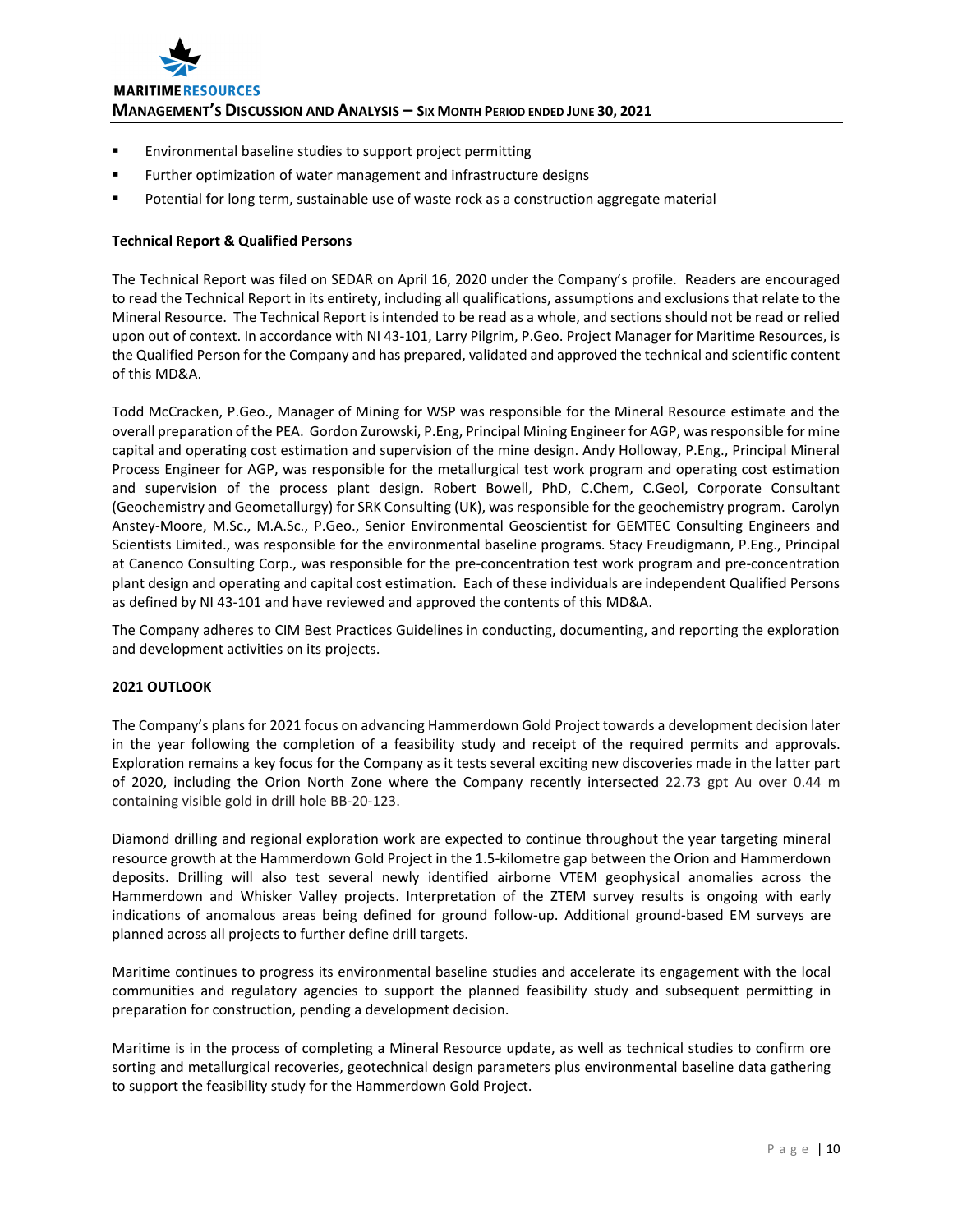### *2021 Exploration Plans*

#### **Hammerdown Gold Project**

During 2021, Maritime's exploration activities are expected to continue to focus on targets in and around the Hammerdown Gold Project, including the Orion satellite deposit, the Rumbullion, Golden Anchor and Lochinvar zones. Based on the PEA study and updated resource estimate, additional infill drilling was completed within the conceptual mine plan with the goal to convert Inferred Mineral Resources to the higher confidence Measured and Indicated Mineral Resource categories. The PEA study identified areas on surface for future waste rock storage and accordingly, during late 2020 and into 2021, a condemnation drill program is being carried out in these areas to ensure any potential mineralization would not be sterilized by a waste rock stockpile.

#### **Regional Exploration**

Maritime's regional exploration activities in 2021 includes additional drill testing of the Orion Main Zone, Orion North and the Lochinvar BB‐20‐35 area. Numerous conductive zones identified by the recent airborne survey are also planned to be tested. Ongoing interpretation of the VTEM data has identified a number of targets which have seen detailed ground EM follow-up surveys during the past few months. These include the Timber Pond gold/VMS prospect, Orion North area, Hammerdown North area, Birchy Island Pond North, along with, the Three Corner Pond and the Black Ridge areas. The airborne VTEM survey also identified weak conductive zonesthat may be chargeability anomalies. Ground truthing is expected to be conducted on these weakly anomalous zones in the 2021 exploration season with soil/till geochemistry, prospecting and mapping and ground geophysical IP surveys if required. Based on positive results, diamond drilling will be planned to further test these areas. The historical exploration database from the entire property area continues to be compiled into 3D visualization software. It is anticipated that the compilation and interpretation of the historical data with the new VTEM and magnetic surveys will generate additional exploration targets leading to ground follow-up prospecting, geochemical sampling and additional ground geophysics and drilling if required. For the 2021 exploration season, a large reconnaissance soil/till sampling is planned to cover areas where geological interpretations along with new airborne and historical compilations has determined that geochemical data is lacking. These surveys may define anomalous areas for follow‐up mapping, prosecting and ground geophysics to further define drill targets. The historical compilation of data across all properties has also highlighted areas that require follow-up with various surveys including geochemistry and geophysics.

During 2021 the Company plans to carry out an integrated exploration strategy entailing advanced studies to determine the genetic aspects and characteristics of known mineralization. Lithogeochemical analysis will be used to determine the style and ore forming processes and help in understanding the tectonic and structural setting to define mineralizing environment so that models can effectively be applied. Lithogeochemistry can help to define if an area has the potential to host mineralization and focus exploration efforts for increased success. The lithogeochemical study entails utilizing a portal XRF for on-the-spot analysis (drill core, soils, rocks), along with contracted laboratory scanning (partnership with CNA) and contractual work with experienced consultants (Dr. S. Piercey and Dr. D. Wilton). In till covered areas where outcrop is lacking, an in‐house ground geophysical survey will be completed utilizing a Beep Mat (locates buried conductive/magnetic potentially mineralized outcrop or boulders) which can quickly cover extensive areas in a short period of time with real time results.

# **COVID‐19**

In response to the global health risks resulting from the COVID‐19 pandemic, the Company introduced a number of measures to protect employees, their families, and surrounding communities. Maritime's COVID‐19 protocols and procedures were based on the provincial health authorities' protocols and the Company obtained approval from Newfoundland and Labrador's Occupational Health and Safety Division. The health and wellbeing of the Company's workforce and the communities in which it operates continues to be Maritime's top priority. The Company's list of health and safety protocols including remote work wherever possible, self-assessment of COVID-19 symptoms,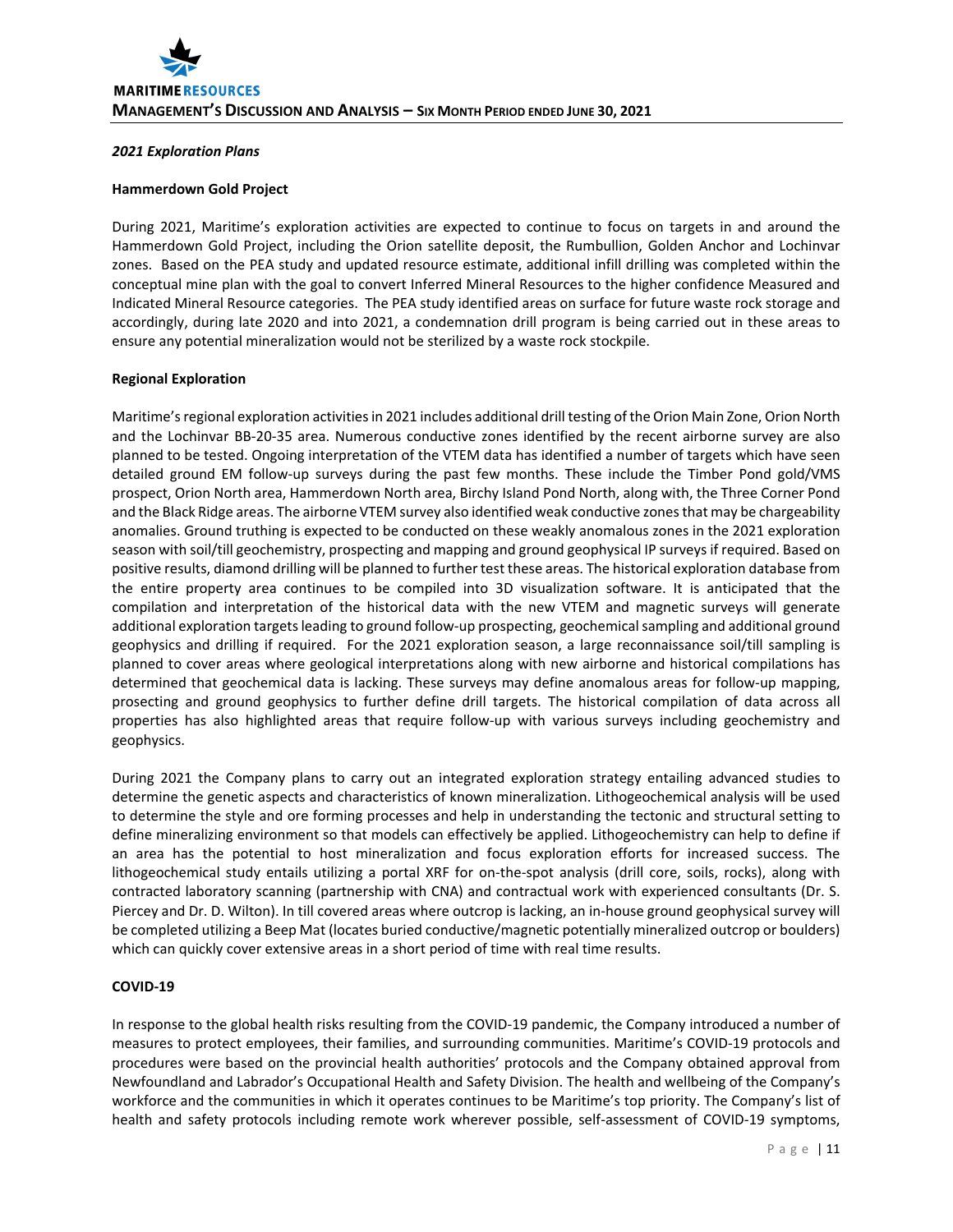

enhanced cleaning and hygiene practices, physical distancing and the increased reliance on technology such as hosting virtual meetings.

## **EXPLORATION**

Maritime's Green Bay, Whisker Valley and Gull Ridge properties straddle two major fault systems, the Baie Verte Fault Line and the Green Bay Fault. It is believed that these regional fault structures and closely related splay faults played a significant role in the formation of gold and base metal mineralization in the area. The properties were selected to target the gold potential along this significant regional structural belt, that has juxtaposed a wide variety of rock types originating from a variety of depositional environments. The Baie Verte Peninsula properties include an association with a regional deep crustal fault zone and apparent conduits for gold bearing fluids. Gold mineralization is epigenetic, structurally‐controlled and often associated with splays or secondary structures off regional‐scale fault zones; and gold mineralization occurs in a wide range of rock types, and styles. During 2020, the Company staked an additional 92 claims totalling 2,300 hectares of prospective ground between the Hammerdown and Whisker Valley projects along the under explored Green Bay fault that lies proximal to the Company's Hammerdown and Orion gold deposits plus the Gary vein system at Whisker Valley. Staking of 41 claim units was also completed to the southwest of the Gull Ridge area where anomalous zones were determined from the recent VTEM survey. This staking, completed in late 2020 and early 2021, connected Maritime's exploration land package into one area totaling 36,900 hectares.

Maritime's exploration to date on its Green Bay and Whisker Valley projects has recognized the importance of these large‐scale regional structures as the conduits for the localization and transport of mineralizing fluids and the secondary splay structures as a depositional environment for these gold rich fluids. This mineralizing system has been productive and formed the Hammerdown Mine gold deposit where high‐grade gold and significant widths, for this area, have been demonstrated. Similarities have also been recognized between the mineralization at Hammerdown with the gold mineralization discovered on Maritime's adjacent Whisker Valley Property.

The results achieved to date on the Whisker Valley and Gull Ridge properties have been encouraging. The 2020 exploration program on the Whisker Valley Property focused on determining the continuity of the Gary vein system to the Gold Pit showing a distance of approximately one kilometre to the east. The work entailed trenching, prospecting and diamond drilling. Additional drilling was completed to the north and west of the Gary Vein system based on historical geochemical, geophysical data and 2020 trenching in the area. In 2019, Maritime carried out an extensive exploration plan, focused on advancing major gold targets identified to date and regional property wide exploration to identify new targets that may have been overlooked as a result of the patchwork nature of the historical work. The 2019 program entailed geological and structural mapping, sampling, ground geophysics, trenching and diamond drilling. In July 2019, the Company completed a regional 1,934 line‐km and high‐resolution airborne gradient magnetic and VLF survey over the Green Bay, Whisker Valley and Gull Ridge properties to enhance the regional geological model and identify prospective corridors and locationsfor the next phases of detailed ground exploration, including soil geochemical sampling and ground IP surveys.

The Company recently completed a high-resolution airborne VTEM (Versatile Time Domain Electromagnetic) and magnetic geophysical survey across 100% of its land holdings. The survey was covered the now contiguous 358  $km^2$ Green Bay, Whisker Valley and Gull Ridge properties. Over 50 strong conductive anomalies were identified which may be due to massive or semi‐massive sulphides. There are several known polymetallic massive sulphide horizons on the property which have associated gold mineralization both in the horizon and as distinct zones proximal to the massive sulphides. In addition to the numerous conductive anomalies, a series of large‐scale conductive lows were also identified. These have been interpreted by geophysicists as potential zones of widespread disseminated sulphides. Gold mineralization is commonly associated with disseminated sulphides across the property. The Company is currently working on an advanced targeting study where the VTEM data is reprocessed to provide Airborne IP (AIIP) to better define the multiple zones of chargeability.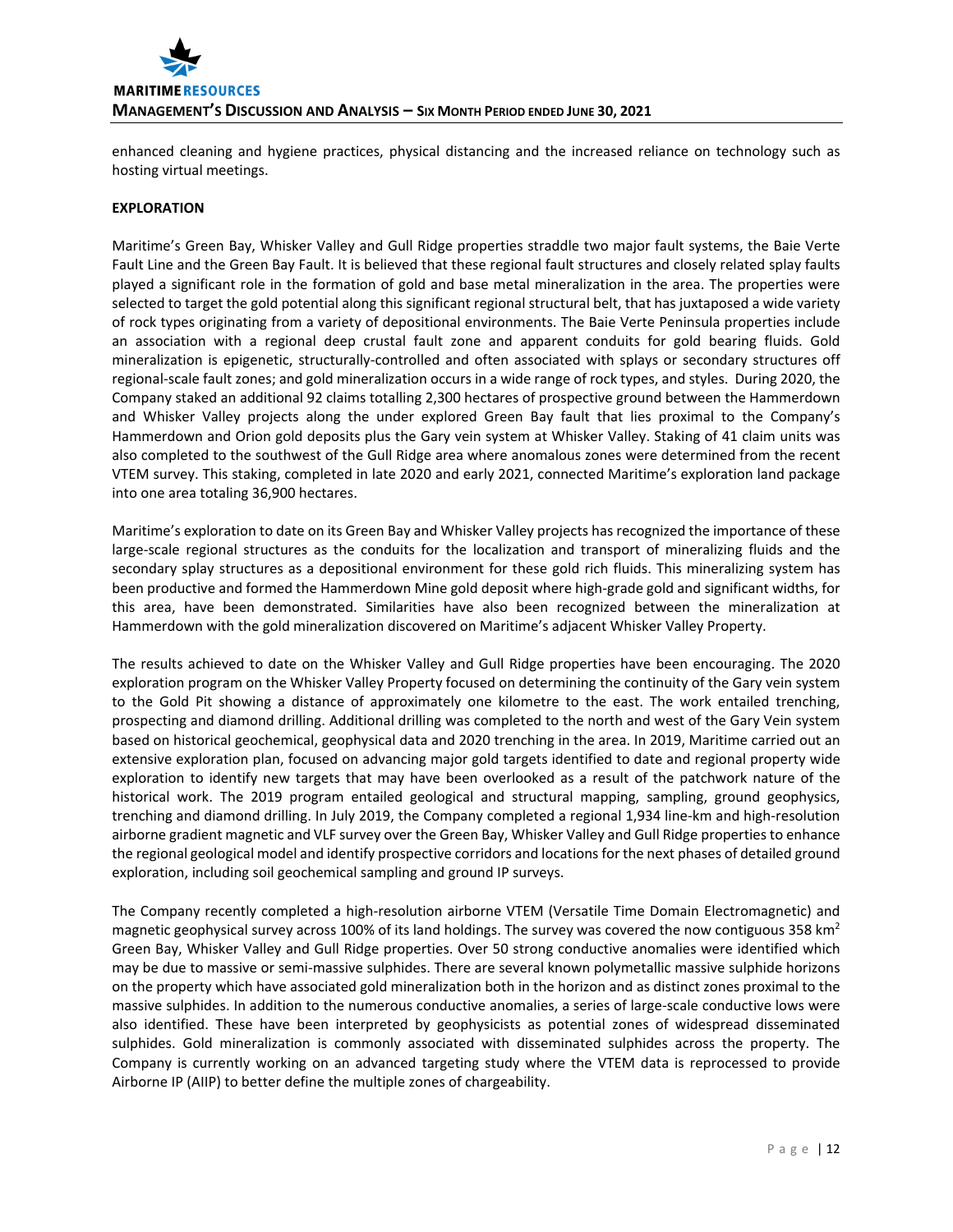

The Company also completed a deep looking regional ZTEM (Z‐Axis Tipper Electromagnetic) survey over the Green Bay, Whisker Valley and Gull Ridge properties. ZTEM surveys are designed to map significant structures and geological units with potential to host mineralization at depths exceeding 1‐2 km, making these surveys ideal for exploring deep rooted porphyry systems and the sources of near surface mineralization. Interpretation of the results and is ongoing with early indications of anomalous areas being defined for ground follow‐up.

# **Green Bay Project**

Maritime's Green Bay Property in central Newfoundland and Labrador hosts the Company's gold and base metal deposits. The recently closed (2004) Hammerdown Mine includes the adjacent Rumbullion and Muddy Shag Gold deposits. The Orion gold deposit is situated 1.5 km to the southwest and the historic Lochinvar base-precious metal VMS deposit is located one km east of Hammerdown.

The main Hammerdown deposit is cut off by a major fault and geological interpretations that currently favour that part of the deposit has been offset at depth. An exploration model has been developed to test for the extension of this deposit. The Rumbullion vein system extends for 800 m to the northeast of the current deposit area and represents a further opportunity to add new, shallow resources into the Hammerdown resource base. The optioning of the adjacent Inomin Resources property has added further potential for extension to the Rumbullion trend.

# *Hammerdown 2019 ‐ 2020 Drilling Programs*

Two diamond drill rigs were active at the Hammerdown Project completing an expanded, second phase 10,000 m infill and step out exploration program on key targets at all deposits including Hammerdown, Orion and the historic Golden Anchor and Lochinvar VMS deposit in 2020. Highlights include:

## **Hammerdown Gold Deposit**

- 9.46 gpt Au and 2.01 gpt Ag over 2.3 m, including 59.43 gpt Au and 45.90 gpt Ag over 0.4 m in drill hole MP-20‐140
- 2.90 gpt Au and 1.24 gpt Ag over 31.0 m in drill hole MP‐20‐130
- 15.44 gpt Au and 1.39 gpt Ag over 4.71 m, including 354.8 gpt Au and 30.8 gpt Ag over 0.20 m in drill hole MP‐20‐113

# **Orion Gold Deposit**

- High grade interval of 26.2 gpt Au and 1.7 gpt Ag over 4.0 m, including 96.43 gpt Au and 5.97 gpt Ag over 1.1 m in newly identified structure in drill hole BB‐20‐116
- 1.78 gpt Au over 32.2 m, including 5.89 gpt Au over a width of 5.2 m starting 8.0 m below surface in drill hole BB‐20‐107
- 1.28 gpt Au and 0.24 gpt Ag over 25.8 m, including 3.93 gpt Au and 0.51 gpt Ag over 4.2 m in hole BB‐20‐99

## **Lochinvar VMS Zone**

 0.85 gpt Au, 150.9 gpt Ag, 0.73% Cu, 3.33% Pb and 7.62% Zn over 11.6 m, including 0.74 gpt Au, 210.7 gpt Ag, 2.03% Cu, 10.64% Pb and 23.83% Zn over 2.5 m in drill hole GA‐20‐25

Diamond drilling at the Orion deposit returned high grade gold values which are significantly higher than historical drilling in the area. Drill hole BB‐20‐116 intersected two sulphide rich quartz veins contained within a mafic schist zone that returned 26.2 gpt Au and 1.7 gpt Ag over a width of 4.0 m. Visible gold was noted in the mineralized core. It is not clear at this point if this high-grade intersection is the historical discovery zone or another parallel mineralized vein system. Further drilling is planned to determine the extent of the high‐grade intersection. Earlier 2020 drilling at Orion also outlined two broader mineralized intersections than previously reported by historical drilling in the area. Drill hole BB‐20‐99 intersected 1.28 gpt Au and 0.24 gpt Ag over a width of 25.5 m, including 3.93 gpt Au and 0.51 gpt Ag over 4.32 m and drill hole BB-20-107 intersected a near surface interval of 1.78 gpt Au over 32.2 m, including 5.89 gpt Au over a width of 5.19 m. These wider mineralized intersections were a result of a more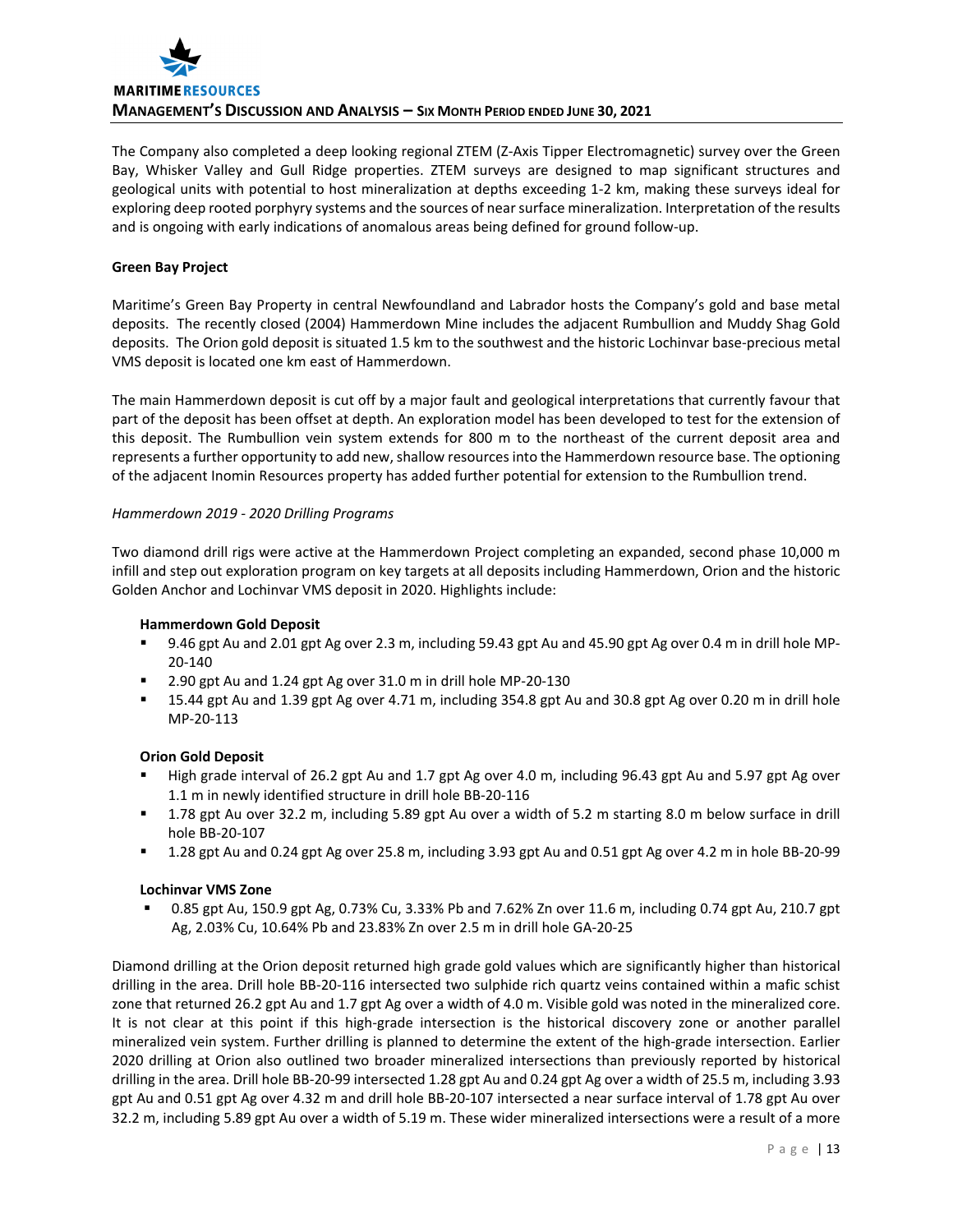thorough sampling protocol than historical work and serve to highlight the potential for wide sections of lower grade mineralized sections in the deposit that may be conducive to open pit mining.

Shallow, wide disseminated gold mineralization was encountered within Hammerdown's newly defined Wisteria Zone located within the Preliminary Economic Assessment (PEA) open pit mine plan including:

- 31.0 m @ 2.90 gpt Au and 1.24 gpt Ag in drill hole MP‐20‐130
- 25.2 m @ 1.62 gpt Au and 0.58 gpt Ag in drill hole MP-20-126
- 22.0 m @ 1.45 gpt Au and 0.38 gpt Ag in drill hole MP‐20‐127

Drilling below the PEA open pit mine plan encountered high‐grade mineralization in drill hole MP‐20‐113 with 4.71 m @ 15.44 gpt Au and 1.39 gpt Ag, including 354.8 gpt Au and 30.1 gpt Ag over 0.20 m. Initial infill drilling at the Orion deposit intersected 7.62 m @ 2.25 gpt Au and 0.72 gpt Ag with visible gold in drill hole BB-20-98.

The Company's exploration programs at Hammerdown continue to demonstrate the high‐grade nature of the Project, including the new Wisteria Zone where drilling has intersected wide intervals of gold and silver mineralization outside of the current mineral resource and within the PEA open pitshell. The results are encouraging and introduce a new chapter at the project that is different than the narrow vein system that is normally encountered.

The Wisteria Zone is a broad mineralized shear zone located near the juncture of the Captain Nemo and the Rumbullion Fault zones and has been redefined by more current drilling campaigns at Hammerdown. Mechanical trenching in 2020 by Maritime has exposed a strongly sheared and altered felsic/mafic volcanic assemblage with imbedded Quartz Feldspar Porphyry (QFP) and Hammerdown style quartz/sulphide veins along with broad zones of finely disseminated and mm scale veins all of which have returned significant gold grades. Drill results from MP‐20‐ 130, MP‐20‐126 and MP‐20‐127 returned 31.0 m @ 2.90 gpt Au and 1.24 gpt Ag, 25.2 m @ 1.62 gpt Au and 0.58 gpt Ag, and 22.0 m @ 1.45 gpt Au and 0.38 gpt Ag respectively.

Structural mapping was completed at the Wisteria trenching and further drilling is planned. The broad intersections are located on the south side of the PEA open pit design where the Captain Nemo and Rumbullion faults converge. To date there has been limited sampling in this area of the Project and the recent drill results present an exciting opportunity for a bulk tonnage resource in this area. These latest drill interceptslie outside the PEA Mineral Resource and have consistent mineralization over tens of metres.

A total of 17,981 m have been completed on the Hammerdown and surrounding deposits including 4 step‐out exploration holes. The infill drilling targeted the Inferred Resource wireframes of both the Hammerdown and Rumbullion deposits within the conceptual mine pit shell. The results will be used to re‐define and confirm the Inferred Mineral Resource shapes and convert to Measured and Indicated classifications. The infill drilling results intersected the extensive gold bearing vein system in both deposits. The Company's press releases from July 2020 onwards include drilling results and highlights combined with a discussion of the results.

The 2020 grade control holes were designed to define the continuity of near surface high‐grade mineralization in the core of the proposed PEA conceptual open pit design. All holes were drilled from north to south on approximately 6 m spaced sections and 10 m spacing on the sections to follow the vein from surface down to 50 m depth, some holes being extended to intersect additional veins below. The grade control holes all intersected the veins at the targeted depth and many also intersected additional gold bearing veins above and/or below the targeted veins.

The 2019 infill program was completed with a total of 19 diamond drill holes for 3,562 m within the Hammerdown and Rumbullion deposit areas. The purpose of the 2019, and 2018, infill programs was to fill in specific gaps in the data in order to convert additional resources into the higher confidence Measured and Indicated Mineral Resource categories from Inferred.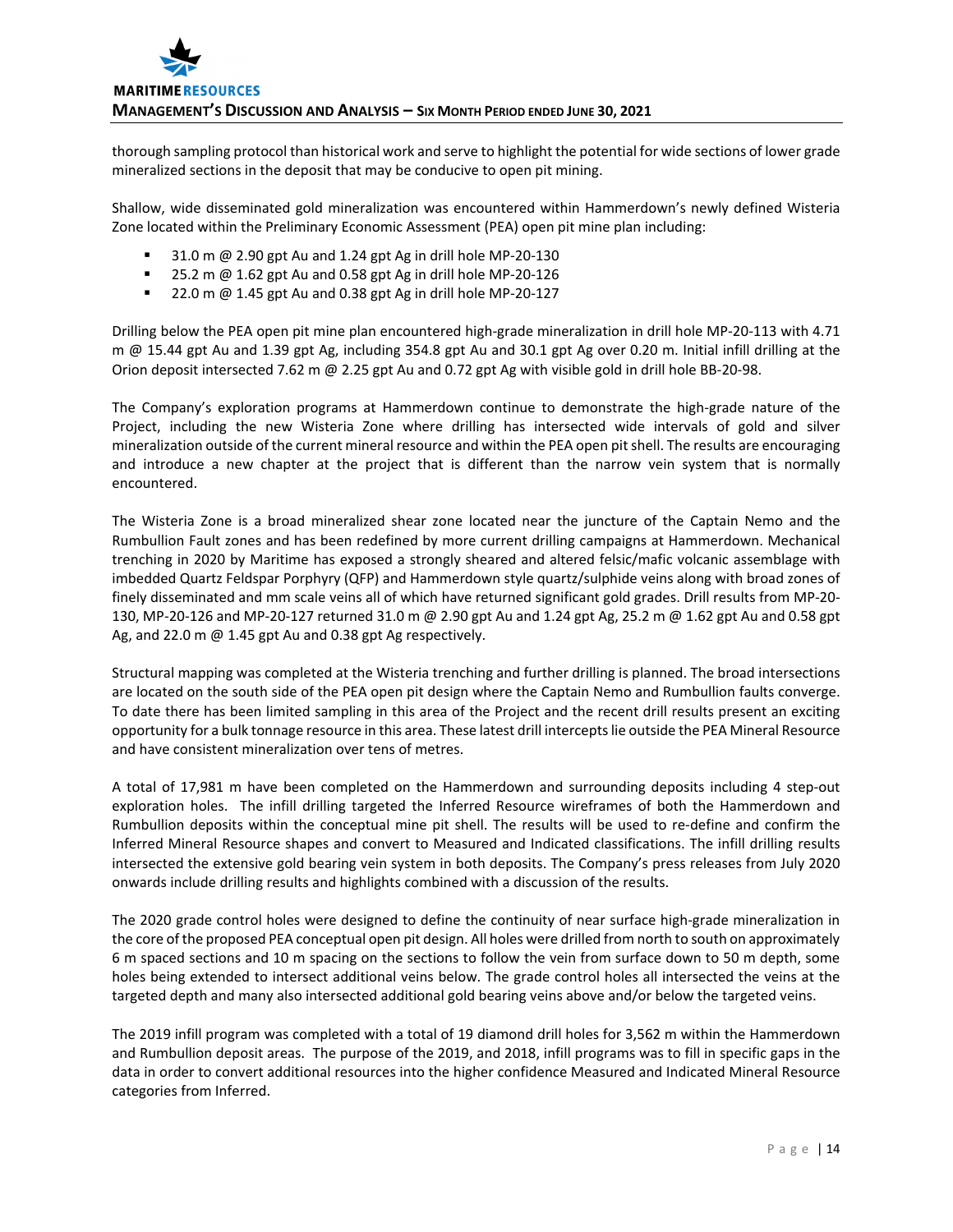

The 2019 infill drilling of the Inferred Mineral Resources at the Hammerdown gold deposit was successful in defining the continuity of a number of the gold veins in the hanging wall and footwall to the historical mining, as well as continuity of the vein system below the mined‐out areas. It is important to note as well that the 2019 drilling also intersected an intensely altered and mineralized unit referred to as a sheared felsic volcanic (SFV). The SFV unit was also sampled in the 2018 drilling campaign and returned gold grades up to 3.54 gpt Au over 2.63 m (see June 4, 2018 press release). These lower grade intersections are significant in that they are close to surface. Historically this unit was overlooked and was not included in the Mineral Resources and may add additional ounces to the current Hammerdown resource.

During the third quarter of 2018, the Company finalized an Option to Purchase Agreement with Inomin Mines Inc. to earn a 100% interest in a property comprised of two separate claim blocks consisting of a total of 129 claim units covering over 3,225 hectares (the "King's Point Property"). The King's Point Property covers geological extensions to the Company's Hammerdown gold deposit that host a number of high‐grade gold veins and base metal occurrences.

The northern claim block is located within two km of the Hammerdown gold deposit. This property covers known extensions of the gold bearing deformation zone that host the Hammerdown and Orion deposits including several narrow gold vein intercepts within the Golden Anchor prospect. These veins are similar to the Hammerdown veins with historic samples assaying up to 3 gpt Au and have never been followed up. Under the terms of the agreement Maritime will earn 100% interest in the Inomin property over a 3-year period by spending \$600,000 making cash payments totalling \$300,000 and issuing 2,000,000 shares of Maritime in accordance with the following schedule:

|                    |                |                      | <b>Minimum required</b> |
|--------------------|----------------|----------------------|-------------------------|
|                    | Cash           | <b>Common shares</b> | exploration expenditure |
|                    |                |                      |                         |
| Upon approval      | 25,000 (paid)  | 500,000 (issued)     |                         |
| September 17, 2019 | 50,000 (paid)  | 500,000 (issued)     | 75,000 (incurred)       |
| September 17, 2020 | 100,000 (paid) | 500,000 (issued)     | 150,000 (incurred)      |
| September 17, 2021 | 125,000        | 500,000              | 375,000                 |
|                    | 300,000        | 2,000,000            | 600,000                 |

The Company completed prospecting, geochemical sampling and mapping at the King's Point Property, mainly on both the historical target as well as new areas in 2019 and an airborne geophysics survey will be conducted in 2020.

On January 22, 2020, the Company entered into an option agreement to earn a 100% interest in the Sprucy Pond property ("Sprucy Pond"), which is contiguous to the Hammerdown project, under the following terms:

|                | Cash          | <b>Common shares</b> |
|----------------|---------------|----------------------|
|                |               | #                    |
| Upon approval  | 10,000 (paid) | 250,000 (issued)     |
| March 10, 2021 | 20,000 (paid) | 250,000 (issued)     |
| March 10, 2022 | 30,000        | 250,000              |
|                | 60,000        | 750,000              |

During 2021 a total of 3,826 m of additional drilling was completed in 30 infill drill holes to support and expand the current resource wireframes to support the new resource calculation for the 2021 Feasibility Study. Additionally, 7,936 m of drilling was completed in 30 drill holes on the Orion Main zone along with 2,035 m in 10 holes on the Orion North area.

During July 2021 the area between the Hammerdown and Orion deposits saw the collection of 281 vegetation samples for biochemical assaying. Biochemical sampling of surface vegetation has been proven to be a better medium to test deep organic areas.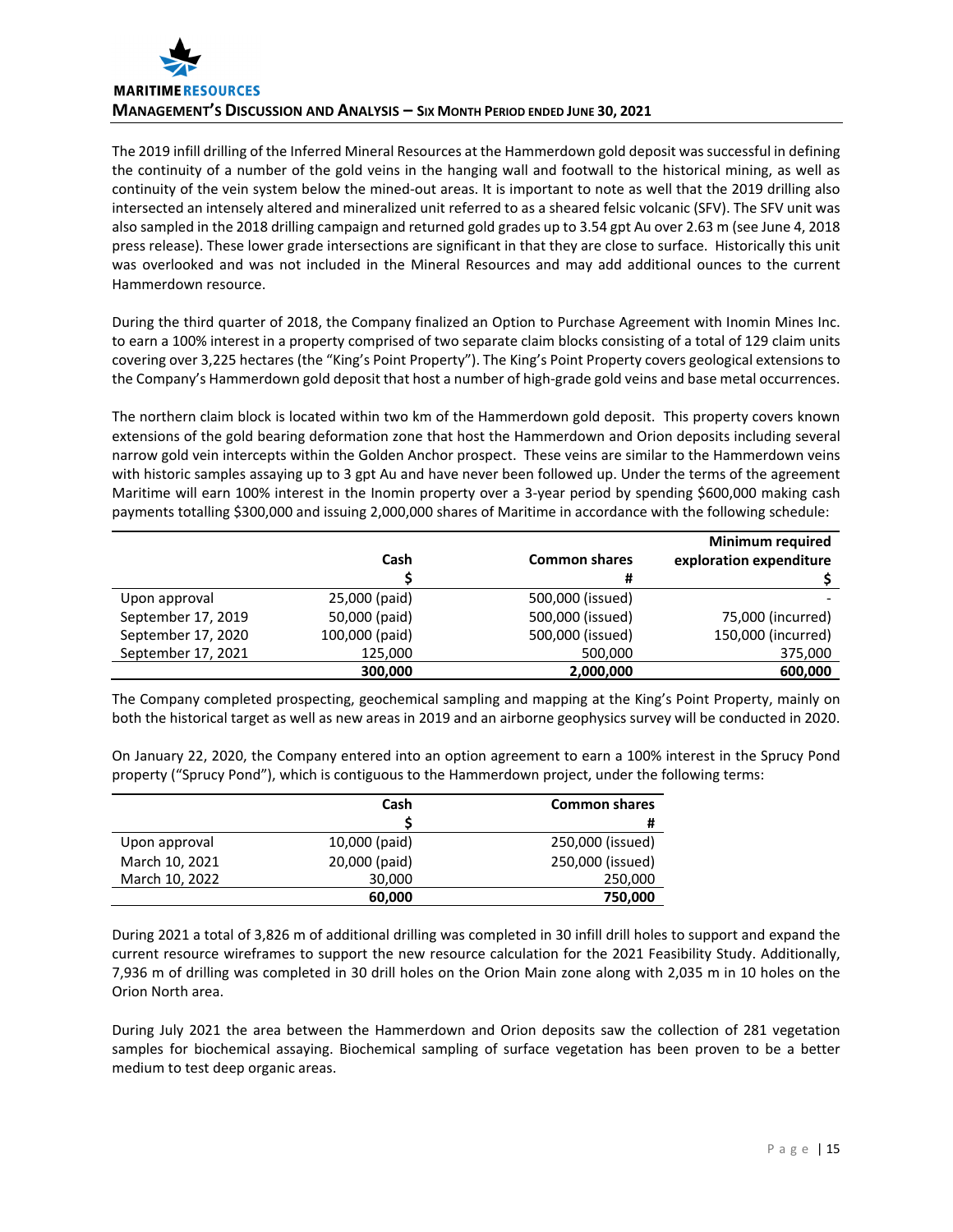

Also during the summer season of 2021, soil sample collection has been completed over the area north of Spar Pond where the 2021 airborne VTEM highlighted potential conductive anomalies.

The 6.25 km<sup>2</sup> Sprucy Pond consists of 25 claim units owned by United Gold and G2B Gold Inc. on a 50/50% basis. Historical work on Sprucy Pond has uncovered abundant angular gold bearing quartz‐pyrite float, bearing a strong resemblance to the Hammerdown high grade gold‐quartz sulfide veins. With the Sprucy Pond option, the Company increases its land position a further 2.5 km east along the Hammerdown mineralized/structural trend. The Sprucy Pond project is subject to a 1.0 % NSR of which 50% can be purchased for \$500,000. During the summer of 2021, a soil sampling grid was established over the Sprucy Pond grid and sample collection is ongoing. A ground IP survey is also planned for the area.

## **Whisker Valley Project**

The Whisker Valley project is comprised of 33 licenses, 610 claim units and 15,250 hectares and is located 10 km northwest of the Company's high-grade Hammerdown Gold Project. In August 2019, the Company staked an additional 188 mineral claims, or 47 km<sup>2</sup>, both along strike to the northeast and to the southwest. The Company currently holds 216 square km<sup>2</sup> along a strike length of 31.5 km of the favourable geology that is host to numerous gold prospects and showings.

Two mineralized corridors define the abundance of gold mineralization discovered to date on the Whisker Valley Property, the Whisker Valley Trend and the Middle Arm Fault Trend. The Whisker Valley mineralized corridor occurs within a north-south trending erosional window exposing Burlington Granodiorite between rhyolitic and felsic tuffaceous units of the younger King's Point Volcanic Complex to the east and west. A significant number of gold bearing quartz veins and abundant mineralized float have been discovered along this north south corridor covering an area 3 km north-south by 1.5 km east-west. It is believed that the mineralized corridor continues further to the north and south along the exposed Burlington Granodiorite window.

The Gary gold‐bearing quartz vein system is the most significant discovery to date on the property. Trenching has exposed the east‐west trending vein system for a distance of 320 m and it remains open in both directions. Historical drilling and four holes completed by the Company in 2018 have tested the vein system to a vertical depth of 70 m beneath the trenched area and it remains open at depth. Several stacked quartz veins define the Gary Vein system along much of the 320 m long trenched area, with individual vein widths averaging between 0.3 m and 1 m. Total sulfide content varies between 10% and 30% and is dominated by pyrite with locally abundant chalcopyrite, galena and sphalerite. Systematic channel sampling along the Gary Vein trench have demonstrated continuity of significant gold mineralization along its 320‐m exposed length and over potentially mineable widths. Visible gold has been discovered in numerous locations along the trenched area.

Maritime completed 3,436 meters of drilling on the Whisker Valley Property in 2020. The drilling tested the area between the Gary Vein system and the Gold Pit, along with additional drilling that tested highly prospective gold bearing zones on the property, following up on the encouraging results from work completed in 2019. The drilling focused on extending the Gary Vein system to the east toward the Gold Pit showing, while additional drillholes were targeted to test geochemical and geophysical anomalies with accompanying historical showings to the west and north of the Gary Vein system. In 2020, trenching was completed in the areas of the Gold Pit showing where historical work exposed high grade veins similar to the Gary Vein system one kilometre to the west. Other trenches were completed north of the Gary Vein system testing coincident geochemical and geophysical anomalies in areas of known showings. A total of 532 soil samples were collected on a reconnaissance grid covering a magnetic low south of the Gary Vein/Gold Pit trend.

Exploration work over the past two of years has resulted in applying a new model to the gold mineralization at the Whisker Valley Property. Observations by outside consultants, as well as the Company's in‐house exploration team have determined that the broad mineralized gold system at the Gary Vein area may be a related to a large porphyry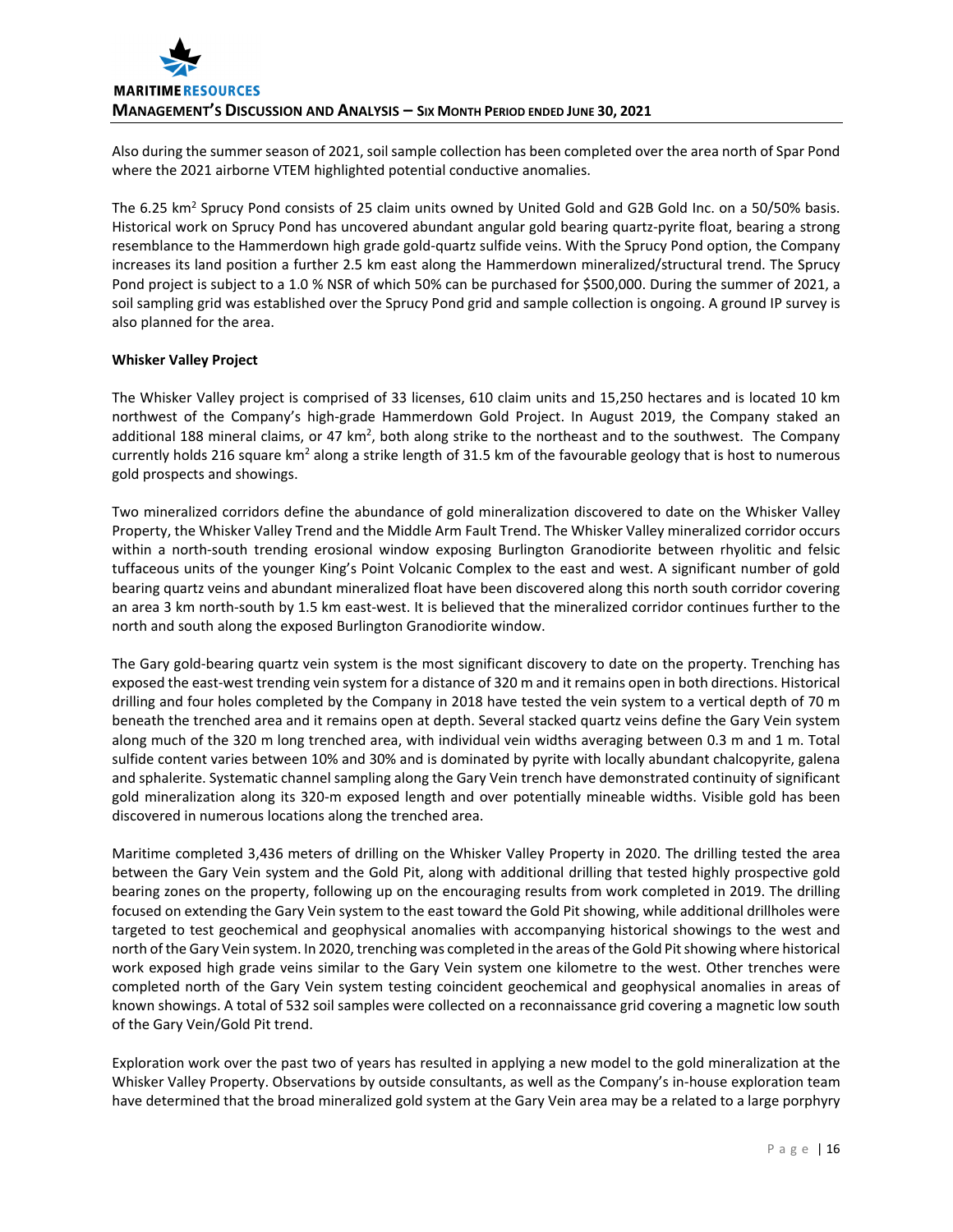intrusion with accompanying gold/base metal mineralization and accompanying alteration haloes. Property scale lithogeochemical studies are planned to advance this model in 2021.

The Company's recently completed property scale airborne VTEM geophysical survey which was deep seeking and accumulated the conductive properties of the underlying rock which highlights anomalous areas of massive sulphide style mineralization and deep structures that may be related to a VMS or porphyry style mineralization.

In 2019, Maritime's prospecting team identified a significant new mineralized boulder field located approximately 1.2 km east of the exposed Gary Vein system. A total of 30 angular float samples returning assays between 1.0 and 83.8 gpt Au (average 15.45 gpt Au) were collected in this area and resemble Gary Vein-style mineralization. However, based on the angularity of the float samples, it is believed that they were locally derived and represent an undiscovered proximal bedrock source.

The epigenetic gold‐bearing quartz veins at Whisker Valley are of similar style to that seen at Hammerdown. The east-west trend of the Gary quartz vein system and other veins identified along the Whisker Valley mineralized corridor are identical to the trend of the strongest gold vein development at Hammerdown and represents a new target direction to explore for gold deposits in this region.

The Middle Arm Fault mineralized corridor forms an approximate 10 km long by 1 km wide northeast trending curvilinear belt extending northeastward from the west-central part of the property at Micmac Lake. The Micmac-Flatwater Fault and Middle Arm Fault appear to define the northwest boundary of the mineralized corridor. Historical exploration has identified significant gold mineralization along this trend with the majority of the work being focused along the eastern side of Micmac Lake. Abundant gold bearing quartz-sulfide veins, high-grade mineralized float and significant coincident gold‐in‐soil and geophysical anomalies occur in this area.

In 2019, the Company completed an extensive soil sampling program which resulted in the discovery of a 1.6 km long by 0.4 km wide gold-in-soil anomaly located south of Strugglers Pond and within the Middle Arm Fault mineralized corridor. A trenching program was carried out to locate the bedrock source of the gold‐in‐soil anomaly. Trench 12, located at the western end of the soil anomaly, was successful in exposing a portion of the Middle Arm fault comprising of brecciated granodiorite and pyritized quartz veins at this location. Channel sampling across the zone retuned 2.27 gpt Au over 3.1 m.

Gold mineralization discovered to date along the Middle Arm Fault mineralized corridor occurs within north‐ northeast trending quartz‐sulfide veins and associated brecciated zones hosted by mafic volcanic units of the Micmac Lake Group and by the Burlington Granodiorite. A 2011 drill hole conducted by an earlier operator in the Micmac Lake area discovered a new gold zone that returned 3.15 gpt Au over 3.2 m within a mafic-dominated breccia zone containing pyrite, galena, sphalerite and chalcopyrite mineralization. In addition, a narrow quartz vein located above the breccia zone and drilled partially down dip returned 14.23 gpt gold over 1.2 m. Both these intersections are within a 2.4‐metre core length of each other and are separated by a mafic dyke. This zone has only seen one drill hole to date.

The Whisker Valley Property exhibits significant gold discovery potential. Maritime has a drilling and trenching dominated exploration program in progress, focusing on: 1) the Gary Vein system, 2) the significant number of under‐explored gold targetsidentified to date on the property and 3) outward exploration to locate new gold targets.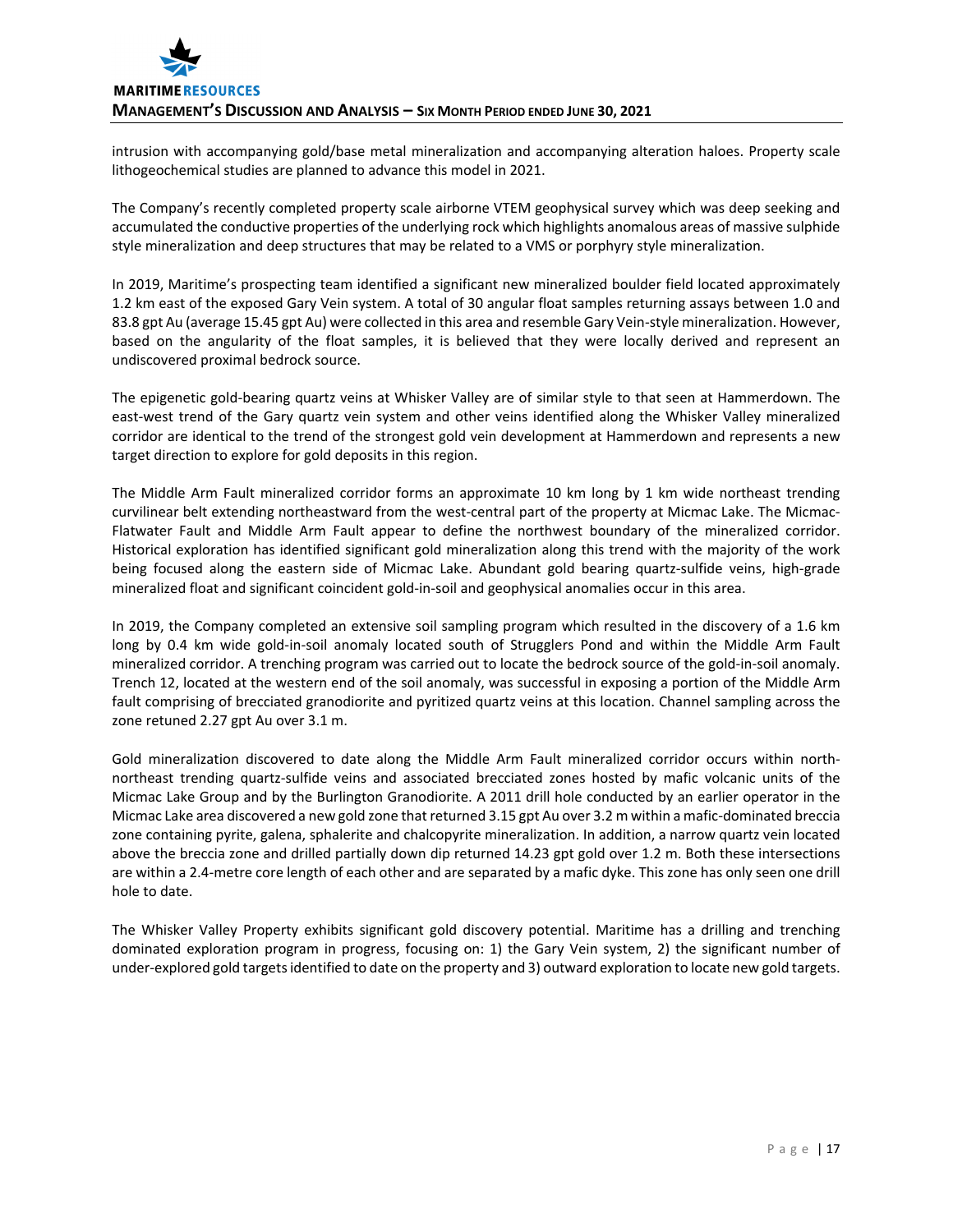#### *Whisker Valley Option Agreements*

On February 27, 2017, the Company entered into an agreement to acquire a 100% interest in the Whisker Valley Property in the Baie Verte mining district of Newfoundland and Labrador, Canada, under the following terms:

|                |               |                      | <b>Minimum required</b> |
|----------------|---------------|----------------------|-------------------------|
|                | Cash          | <b>Common shares</b> | exploration expenditure |
|                |               | #                    |                         |
| Upon approval  | 25,000 (paid) | 100,000 (issued)     |                         |
| March 22, 2018 | 20,000 (paid) | 150,000 (issued)     | 100,000 (incurred)      |
| March 22, 2019 | 30,000 (paid) | 200,000 (issued)     | 250,000 (incurred)      |
| March 22, 2020 | 50,000 (paid) | 250,000 (issued)     | 300,000 (incurred)      |
| March 22, 2021 | 75,000 (paid) | 300,000 (issued)     | 500,000 (incurred)      |
| March 22, 2022 | 100,000       | 500,000              | 500,000                 |
|                | 300.000       | 1,500,000            | 1,650,000               |

The Company is required to make an additional payment to the optionors of \$50,000 on each of the first, second and third anniversary upon full exercise of its option having issued all of the payments and shares and incurred all of the expenditures. The property is subject to a 2.5% NSR, of which 1% can be purchased for \$1,000,000 on or before the end of the second anniversary of commencement of commercial production.

The Company added to the Whisker Valley project by exercising its option in full to acquire 100% interest in the Strugglers Pond property in Newfoundland and Labrador, Canada (contiguous to Whisker Valley), under the following terms:

|                   |               |                      | <b>Minimum required</b> |
|-------------------|---------------|----------------------|-------------------------|
|                   | Cash          | <b>Common shares</b> | exploration expenditure |
|                   |               |                      |                         |
| Upon approval     | 2,000 (paid)  | 10,000 (issued)      | 5,000 (incurred)        |
| December 27, 2018 | 3,000 (paid)  | 15,000 (issued)      | 25,000 (incurred)       |
| December 27, 2019 | 10,000 (paid) | 25,000 (issued)      | 50,000 (incurred)       |
| December 27, 2020 | 15,000 (paid) | 50,000 (issued)      | 120,000 (incurred)      |
|                   | 30,000        | 100,000              | 200,000                 |

The Company exercised its option in full to acquire 100% interest in the El Strato property in Newfoundland and Labrador, Canada (contiguous to Whisker Valley) under the following terms:

|                   | Cash          | <b>Common shares</b> |
|-------------------|---------------|----------------------|
|                   |               | #                    |
| Upon approval     | 5,000 (paid)  | 250,000 (issued)     |
| November 23, 2018 | 10,000 (paid) | 250,000 (issued)     |
| November 23, 2019 | 25,000 (paid) | 250,000 (issued)     |
|                   | 40,000        | 750,000              |

The Strugglers Pond and El Strato properties are subject to separate 2% NSR royalties, of which 1% can be purchased for \$1,000,000 on or before the end of the second anniversary of commercial production.

## **Gull Ridge Project**

In January 2021, the Company staked additional claims to the south of the new Gull Ridge project area comprised of 2,300 hectares on 92 claim units situated in the southern part of the Baie Verte Peninsula. The Gull Ridge Property has been recognized by Maritime as a significantly underexplored target area for base and precious metals. In 2021, the Company intends to define drill targets at Gull Ridge using the VTEM and magnetic survey data and detailed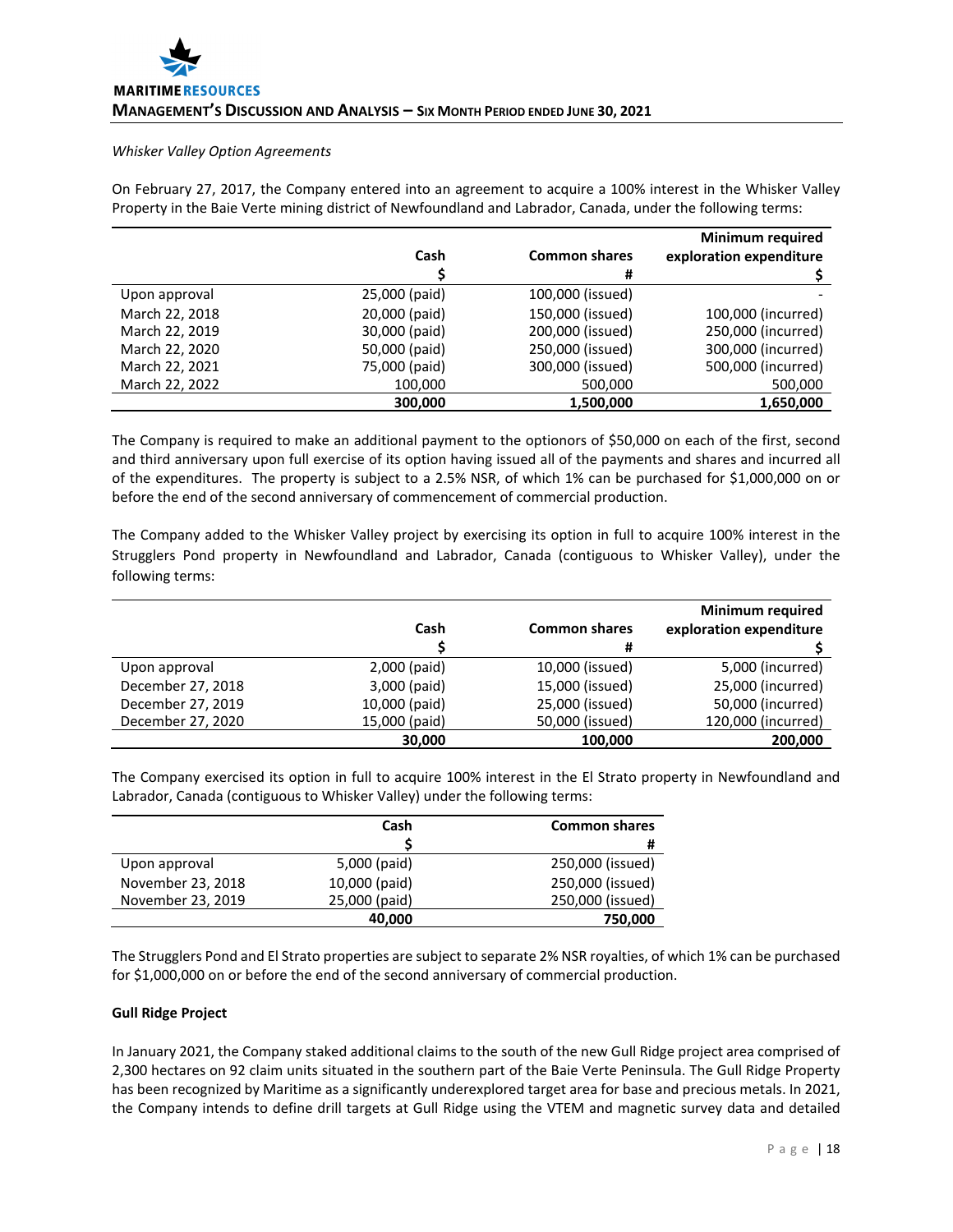

ground EM surveys; complete reconnaissance scale mapping along with soil sampling and prospecting; and, carry out IP geophysical surveys in select areas pending positive results and diamond drilling if required. As previously discussed, the Company completed a deep looking regional ZTEM survey and interpretation of the results and is ongoing with early indications of anomalous areas being defined for ground follow‐up. Interpretation is ongoing.

## **Lac Pelletier**

The Company acquired a 100% interest in the Lac Pelletier property from Rambler in April 2021, located southwest of Rouyn Noranda, Québec, Canada in the Abitibi Greenstone Belt. Lac Pelletier is subject to a 1% NSR royalty to Glencore (formerly Xstrata and Falconbridge). Maritime allocated a fair value of \$1,443,299 to the Lac Pelletier exploration property upon acquisition.

#### **Royalty Interests**

The following exploration property royalty interests were acquired from Rambler in April 2021 and together were allocated a fair value of \$1,570,000.

| Property             | Location    | <b>Province</b>         | <b>Stage</b> | Royalty          | Company/Owner                |
|----------------------|-------------|-------------------------|--------------|------------------|------------------------------|
| Cossette             | Chibougamau | Quebec                  | Exploration  | 1.5% NSR         | David Malouf                 |
| Obalski              | Chibougamau | Quebec                  | Exploration  | 1.0% NSR         | David Malouf                 |
| Ramsay               | Chibougamau | Quebec                  | Exploration  | 1.5% NSR         | David Malouf                 |
| Red Cliff / Montrose | Stewart     | <b>British Columbia</b> | Exploration  | 1.0% NSR         | <b>Mountain Boy Minerals</b> |
| Valdora              | Val-d'Or    | Quebec                  | Exploration  | 1.0% NSR         | O3 Mining                    |
| Gold Hawk            | Val-d'Or    | Quebec                  | Exploration  | 2.0% NSR         | 03 Mining                    |
| <b>Blue Quartz</b>   | Matheson    | Ontario                 | Exploration  | 0.5% NSR         | Orla Mining                  |
| Scott Lake           | Chibougamau | Quebec                  | Exploration  | Advanced royalty | <b>Yorbeau Resources</b>     |

## **Other Exploration Properties**

The following exploration properties were acquired from Rambler in April 2021 and were ascribed a nominal fair value.

*Owl Creek West* – The Company holds a 35% interest in the Owl Creek West joint venture with Newmont Canada who holds 65%. The property is located in Timmins, Ontario, Canada between the Hoyle Pond and Bell Creek mines.

*Rod‐Linda‐McKayseff (RLM)* – The Company 100% interest in the RLM property, located in Snow Lake, Manitoba, Canada adjacent to Hudbay Inc.'s Stall Lake mill site. The historic Rod mine and Linda VMS deposit are located on the property.

*Daniel* – The Company 100% interest in the Daniel property, located in Matagami, Québec, Canada.

*Wright* – The Company 100% interest in the Wright property, located in Temiscaming, Québec, Canada.

## **FINANCIAL POSITION**

## **Cash**

Cash totaled \$10,872,590 as at June 30, 2021, compared to \$6,418,616 as at December 31, 2020. The increase in cash was mainly due to bought deal private placement financings which closed March 22, 2021 and April 12, 2021 partially offset by expenditures on the Company's exploration activities and the Hammerdown feasibility study and permitting activities, the Acquisition and corporate general and administrative expenses. The Company's Canadian cash are held on deposit or in highly liquid, fully redeemable Guaranteed Investment Certificates with a major Canadian bank.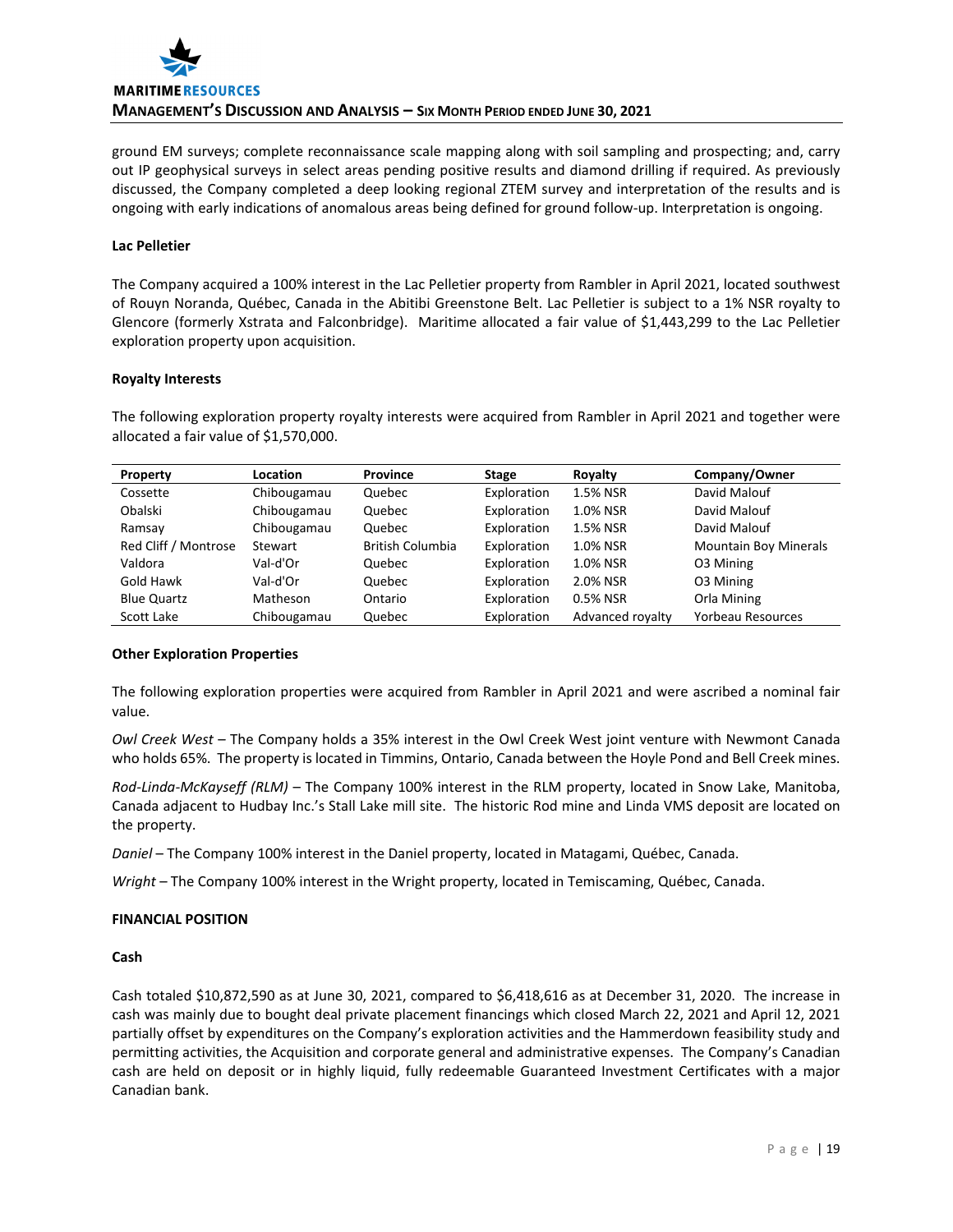# **Receivables**

Receivables of \$309,671 as at June 30, 2021, compared to \$340,039 as at December 31, 2020 related mainly to input sales tax.

# **Property and equipment**

|                                | <b>Furniture</b>         |                 |                   |                 |                          |           |  |
|--------------------------------|--------------------------|-----------------|-------------------|-----------------|--------------------------|-----------|--|
|                                | Mill                     | <b>Right of</b> | and               |                 | <b>Exploration</b>       |           |  |
|                                | Equipment                | use assets      | <b>Leaseholds</b> | <b>Vehicles</b> | Equipment                | Total     |  |
|                                | \$                       | \$              |                   |                 | \$                       |           |  |
| Net book value - Dec 31, 2019  | $\overline{\phantom{0}}$ | 14.937          | ٠                 | 26,222          | $\blacksquare$           | 41,159    |  |
| Additions                      | -                        | 47,074          | 13,210            |                 | $\overline{\phantom{0}}$ | 60,284    |  |
| Depreciation                   | ٠                        | (16, 898)       | -                 | (10, 151)       | -                        | (27, 049) |  |
| Net book value - Dec 31, 2020  |                          | 45.113          | 13.210            | 16,071          |                          | 74.394    |  |
| <b>Additions</b>               | 1,394,300                |                 | 15,648            | 52,788          | 85,749                   | 1,548,485 |  |
| Depreciation                   | ٠                        | (11,768)        | (3,760)           | (7, 276)        | (4, 773)                 | (27, 577) |  |
| Net book value - June 30, 2021 | 1,394,300                | 33,345          | 25,098            | 61,583          | 80,976                   | 1,595,302 |  |

# **Mineral properties**

Expenditures incurred on the Company's exploration properties and mineral interests, follow:

|                               | Green      | Whisker   | Gull    | Lac              | Royalty                  |              |
|-------------------------------|------------|-----------|---------|------------------|--------------------------|--------------|
|                               | Bay        | Valley    | Ridge   | <b>Pelletier</b> | <b>Interests</b>         | <b>Total</b> |
|                               |            | \$        | \$      | \$               | \$                       | \$           |
| Balance, December 31, 2019    | 10,170,005 | 1,687,370 | 69,007  | $\blacksquare$   | $\overline{\phantom{a}}$ | 11,926,382   |
| <b>Acquisition costs</b>      | 861,880    | 58,500    |         |                  |                          | 920,380      |
| Acquisition costs - shares    | 98,750     | 21,000    |         |                  |                          | 119,750      |
| <b>Exploration expenses:</b>  |            |           |         |                  |                          |              |
| Drilling and assaying         | 2,480,668  | 481,489   |         |                  |                          | 2,962,157    |
| Geology                       | 886,689    | 359,648   | 1,994   |                  |                          | 1,248,331    |
| Geophysics                    | 38,552     |           |         |                  |                          | 38,552       |
| Property                      | 100,381    | 13,395    |         |                  |                          | 113,776      |
| Pre-feasibility study update  | 1,314,025  |           |         |                  |                          | 1,314,025    |
| Permitting                    | 70,979     |           |         |                  |                          | 70,979       |
|                               | 5,851,924  | 934,032   | 1,994   |                  | $\overline{\phantom{a}}$ | 6,787,950    |
| Less: Recoveries and grants   | (82,800)   |           |         |                  | $\overline{\phantom{a}}$ | (82,800)     |
| Net additions                 | 5,769,124  | 934,032   | 1,994   |                  |                          | 6,705,150    |
| Balance, December 31, 2020    | 15,939,129 | 2,621,402 | 71,001  |                  | $\overline{\phantom{a}}$ | 18,631,532   |
| <b>Acquisition costs</b>      | 20,000     | 75,000    | 2,665   | 1,443,299        | 1,570,000                | 3,110,964    |
| Acquisition costs - shares    | 30,000     | 43,500    |         |                  |                          | 73,500       |
| <b>Exploration expenses:</b>  |            |           |         |                  |                          |              |
| Drilling and assaying         | 2,000,925  | 165,168   | 32,149  |                  |                          | 2,198,242    |
| Geology                       | 626,111    | 75,483    | 86,693  |                  |                          | 788,287      |
| Geophysics                    | 309,425    | 128,865   | 53,944  |                  |                          | 492,234      |
| Property                      | 40,392     | 800       |         |                  |                          | 41,192       |
| Feasibility study             | 383,525    |           |         |                  |                          | 383,525      |
| Environmental                 |            |           |         |                  |                          |              |
| and permitting                | 305,379    | 16,220    |         |                  |                          | 321,599      |
|                               | 3,715,757  | 505,036   | 175,451 | 1,443,299        | 1,570,000                | 7,409,543    |
| Less: Recoveries and grants   | (76, 500)  |           |         |                  |                          | (76, 500)    |
| Net additions                 | 3,639,257  | 505,036   | 175,451 | 1,443,299        | 1,570,000                | 7,333,043    |
| <b>Balance, June 30, 2021</b> | 19,578,386 | 3,126,438 | 246,452 | 1,443,299        | 1,570,000                | 25,964,575   |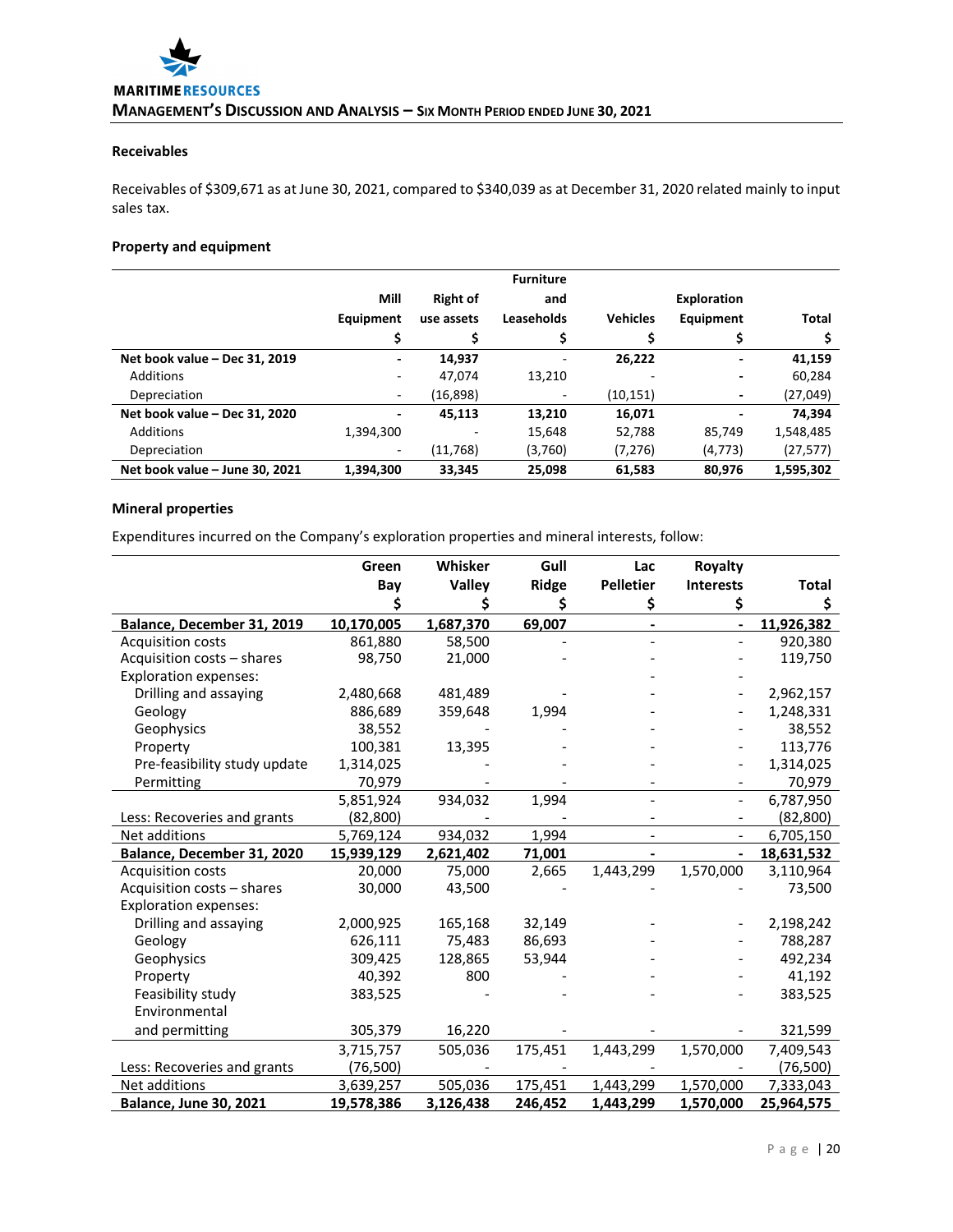

During the six month periods ended June 30, 2021 and 2020, the Company received \$76,500 and \$82,800, respectively, pursuant to an application made with the Government of Newfoundland and Labrador in respect of the Newfoundland and Labrador Mineral Incentive Junior Exploration Assistance Program (JEAP) grant for exploration conducted during 2020 and 2019, respectively.

The Company has provided deposits totalling \$182,655 (December 31, 2020 – \$298,730) to vendors as advance payments for services to be provided on the Green Bay, Whisker Valley and Gull Ridge properties.

As at June 30, 2021, the Company is obligated to incur \$5,010,315 of qualifying flow‐through expenditures prior to December 31, 2022.

## **Accounts payable and other liabilities**

As at June 30, 2021, accounts payable and accrued liabilities were \$1,026,719 (December 31, 2020 – \$1,015,603) and relate mainly to activities at the Company's exploration projects during the period.

## **Reclamation liability**

The Company's estimates of future decommissioning and restoration for reclamation and closure costs for its gold plant milling assets are based on reclamation standards that meet Canadian regulatory requirements. Elements of uncertainty in estimating these amounts include potential changes in regulatory requirements, reclamation plans and cost estimates, discount rates and timing of expected expenditures. At this time, the undiscounted amount of estimated cash flows required to settle the decommissioning and reclamation costs, related to the Nugget Pond gold circuit assets acquired on April 12, 2021, is estimated at \$718,750. Upon the commencement of work at the Nugget Pond facility, the Company's reclamation obligation will be reevaluated to include any change in closure costs as the Company's environmental footprint changes. Accretion on the liability, at this time, is nominal due to the low and offsetting inflation and risk‐free interest rates. The Company has recorded the undiscounted amount of estimated reclamation costs and will re‐evaluate the estimated timing and value of outflows annually and will revise its estimate if necessary, as well as upon commencement of work.

## **Private placements and flow‐through premium liability**

- On April 12, 2021, Tembo Capital acquired 30,770,000 common shares of Maritime, via a non-brokered private placement, at a price of \$0.13 per common share for a total investment of \$4,000,100 and 1,846,200 common share purchase warrants with each warrant being exercisable into one common share at a price of \$0.1794 per common share until April 12, 2023. Legal, regulatory and other cash costs associated with the private placement totalled \$101,393.
- On March 22, 2021, the Company completed a brokered private placement of 38,500,000 common shares on a flowthrough basis at a price of \$0.1794 per flow‐through common share for gross proceeds of \$6,906,900. The private placement was completed by a syndicate of agents led by Canaccord Genuity Corp. ("CG") and including Dundee Goodman Merchant Partners ("DGMP"), a division of Goodman & Company, Investment Counsel Inc., Sprott Capital Partners LP ("Sprott") and iA Private Wealth Inc. (collectively, the "Agents").

In connection with the closing of the private placement, the Company paid to the Agents a cash fee of \$414,414 of the aggregate gross proceeds raised pursuant to the offering and issued an aggregate of 2,310,000 non‐transferable compensation warrants with each compensation warrant being exercisable into one common share at a price of \$0.1794 per common share until March 22, 2023 with a fair value of \$131,670. The flow‐through shares were issued at a premium of \$1,324,400 and require the Company to incur eligible Canadian exploration expenditures of \$6,906,900 before December 31, 2022. Legal, regulatory and other cash costs associated with the private placement totalled \$212,134.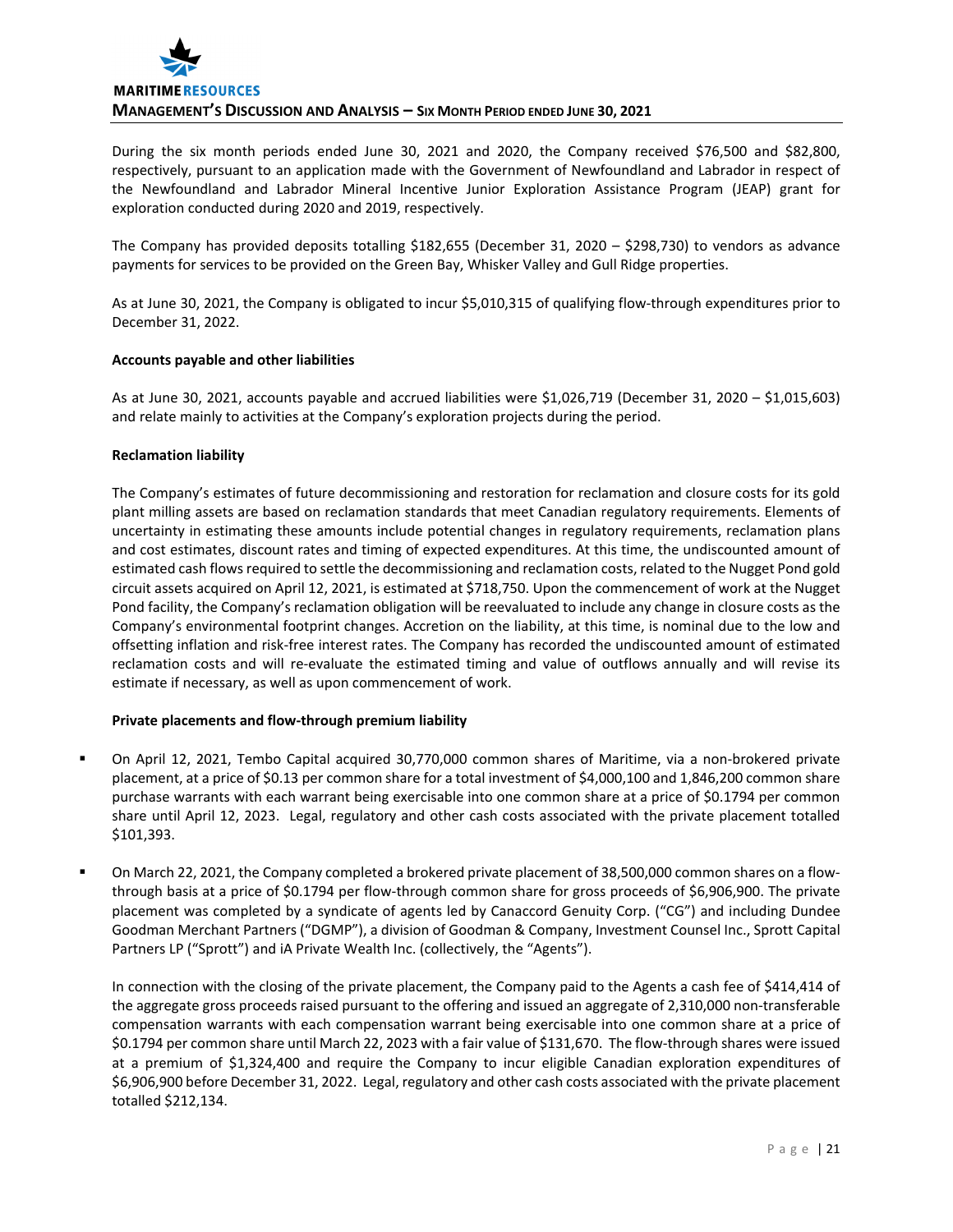

 On August 21, 2020, the Company closed a "bought deal" private placement and issued 43,367,550 common shares of the Company at a price of \$0.15 per common share, and 11,000,000 common shares issued on a flow‐through basis at a price of \$0.20 per flow-through share for aggregate gross proceeds of \$8,705,133. The flow-through shares were issued at a premium of \$550,000. Pursuant to the Company incurring eligible flow-through expenditures, the flow-through premium liability has been reduced to \$nil and \$203,613 was recognized into income during the six months ended June 30, 2021.

The private placement was completed by a syndicate of underwriters led by Sprott and including Dundee Goodman Merchant Partners, Industrial Alliance Securities Inc., CG, Cormark Securities Inc., Stifel GMP and Raymond James Ltd. Dundee Resources Limited, an affiliate of DGMP and an "interested party" of the Company, subscribed for 9,455,000 common shares under the offering for an aggregate subscription price of \$1,418,250. A cash finder's fee was paid and 1,013,208 broker warrants were issued, to DGMP. As a result of the closing of the private placement, Dundee Resources Limited now owns 55,743,419 common shares of Maritime, representing an approximate 18.47% interest on an undiluted basis.

In connection with the closing of the private placement, the Company paid a cash fee of 6% totalling \$496,181 of the aggregate gross proceeds raised pursuant to the offering, with the exception of certain proceeds from the sale of the securitiesto certain specified persons. The Company issued an aggregate of 3,087,873 non‐transferable broker warrants, with each broker warrant being exercisable into one common share at a price of \$0.15 per share until August 21, 2022 and fair valued at \$275,280. Legal, regulatory and other cash costs associated with the private placement totalled \$258,975. The net proceeds are being used by the Company to continue exploration and progress towards development of the Hammerdown Gold Project, as well as for working capital and general corporate purposes.

 On May 14, 2020, the Company closed a non‐brokered private placement raising aggregate gross proceeds of \$3,500,000 through the issuance of a combination of common shares at a price of \$0.06 per common share and flow-through shares at a price of \$0.065 per flow-through share. The Company issued a total of 21,626,666 common shares and 33,883,076 flow-through shares pursuant to the private placement. The flow-through shares were issued at a premium of \$169,415. Pursuant to the Company incurring eligible flow‐through expenditures, the flow‐through premium liability has been reduced to \$nil and \$169,415 was recognized into income during the year ended December 31, 2020. The net proceeds were used by the Company to continue exploration and progress towards development of the Hammerdown Gold Project, as well as for working capital and general corporate purposes.

DGMP, a division of Goodman & Company, Investment Counsel Inc., Sprott and CG, acted as advisors to the Company. The Company agreed to pay aggregate finders' and advisory fees of up to 5% in cash of the gross sales of common shares and flow‐through shares. An aggregate of 666,864 common shares were issued to Sprott as commission. The cash finders' and advisory fees amounted to an aggregate of \$94,518, including \$28,069 to DGMP, \$16,449 to CG, \$15,000 to EDE Asset Management and \$35,000 to Laurentian Bank Securities Inc. Legal, regulatory and other cash costs associated with the private placement totalled \$68,877.

Dundee Resources Limited, an affiliate of DGMP and an "interested party" of the Company, and affiliates of Sprott who may be considered "interested parties" of the Company, each subscribed for common shares and flow‐through shares under the private placement. Dundee Resources Limited subscribed for 9,356,383 common shares having a subscription price of \$561,383 and affiliates of Sprott subscribed for 5,337,283 common shares and 15,692,308 flowthrough shares having an aggregate subscription price of \$1,340,237. Following the closing of the offering, Dundee Corporation's wholly owned subsidiary, Dundee Resources Limited, owned 46,288,419 common shares of Maritime, representing an approximate 18.83% interest, at that time; and Sprott, including its affiliates, owned 30,353,968 common shares of Maritime, representing an approximate 12.3% interest, at that time. DGMP was paid finders' and advisory compensation and Sprott was issued common shares as commission as outlined above.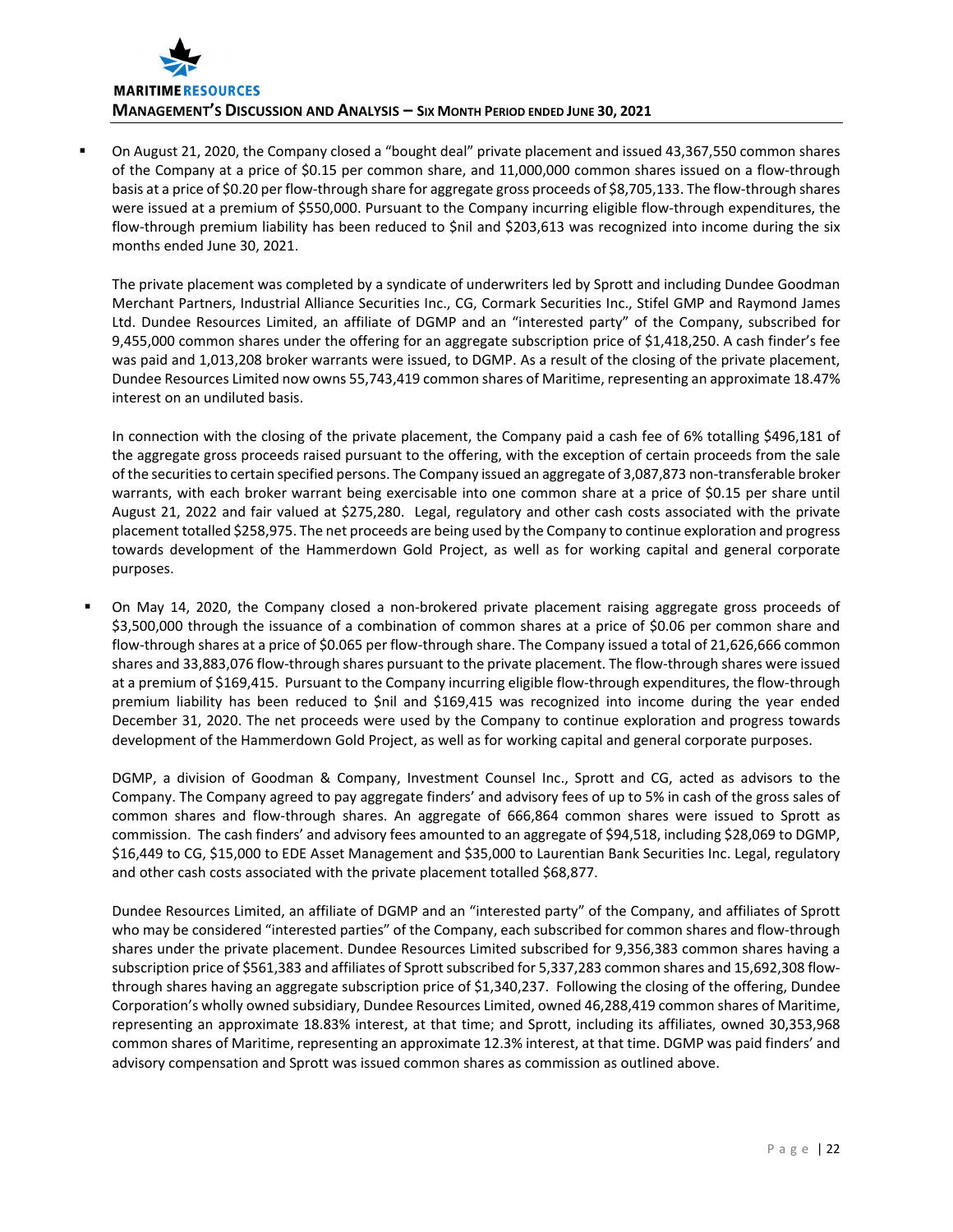

## **MANAGEMENT'S DISCUSSION AND ANALYSIS – SIX MONTH PERIOD ENDED JUNE 30, 2021**

| Flow-through premium liability               |            |
|----------------------------------------------|------------|
| Balance - December 31, 2019                  | 47.599     |
| Flow-through premium liability additions     | 719.415    |
| Settlement of flow-through premium to income | (563, 401) |
| Balance - December 31, 2020                  | 203,613    |
| Flow-through premium liability additions     | 1,324,400  |
| Settlement of flow-through premium to income | (567, 284) |
| Balance - June 30, 2021                      | 960,729    |

#### **Shares issuances related to property option agreements**

During the six month period ended June 30, 2021, the Company issued:

- 250,000 (2020 250,000) common shares valued at \$30,000 (2020 \$16,250) in connection with the Sprucy Pond property;
- $=$  300,000 (2020 250,000) common shares valued at \$43,500 (2020 \$13,750) in connection with the Whisker Valley property.

## **Warrant and stock option exercises**

During the six months ended June 30, 2021, 13,165,940 (year ended December 31, 2020 – 9,606,608) common shares were issued upon the exercise of warrants for gross cash proceeds of \$1,974,891 (year ended December 31, 2020 – \$1,354,880). The fair value of the exercised warrants of \$51,901 (year ended December 31, 2020 – \$436,777) was transferred from reserves to share capital.

During the year ended December 31, 2020, 825,000 common shares were issued upon the exercise of stock options for gross cash proceeds of \$102,500. The fair value of the exercised options of \$67,730 was transferred from reserves to share capital.

## **Other share issuances**

Pursuant to the Acquisition on April 12, 2020, 3,571,428 common shares of the Company were issued to Rambler for partial consideration for the purchase of the Assets with a fair value of \$660,714 and 400,000 common shares were issued to Sprott Capital Partners LP for advisor services with a fair value of \$82,000.

On November 3, 2020, the Company issued 150,000 common shares valued at \$24,000 to CG as full consideration for financial advisory and consulting services.

## **Royalty units**

During fiscal 2016, the Company issued Royalty Units with a price of \$0.01 per Royalty Unit, and, subject to written consent of the Company, may be assigned or transferred in their entirety only. The proceeds of \$210,700 received in relation to the Royalty Units has been recorded as a Royalty Reserve within Equity. Royalty Units will return 100% of the original investment made by the purchasers and is to be paid out of production from the Company's Green Bay project. The likelihood of the project going into production cannot be determined at this time. Total royalties payable from the Royalty Units ("Royalty Payment") are capped at \$3,440,500 being the price for which the Equity Units (comprised of common shares and common share warrants) and Royalty Units were purchased. Royalty Payments will be made annually beginning on the first anniversary of the date of commencement of commercial production for the Project. Royalty Payments will be funded solely from 10% of annual net cash flow from the Project, with net cash flow representing net production revenues realized from the Project after deduction of all Project operating and debt servicing costs. At the option of the Company, Royalty Payments will be paid either in cash or in gold.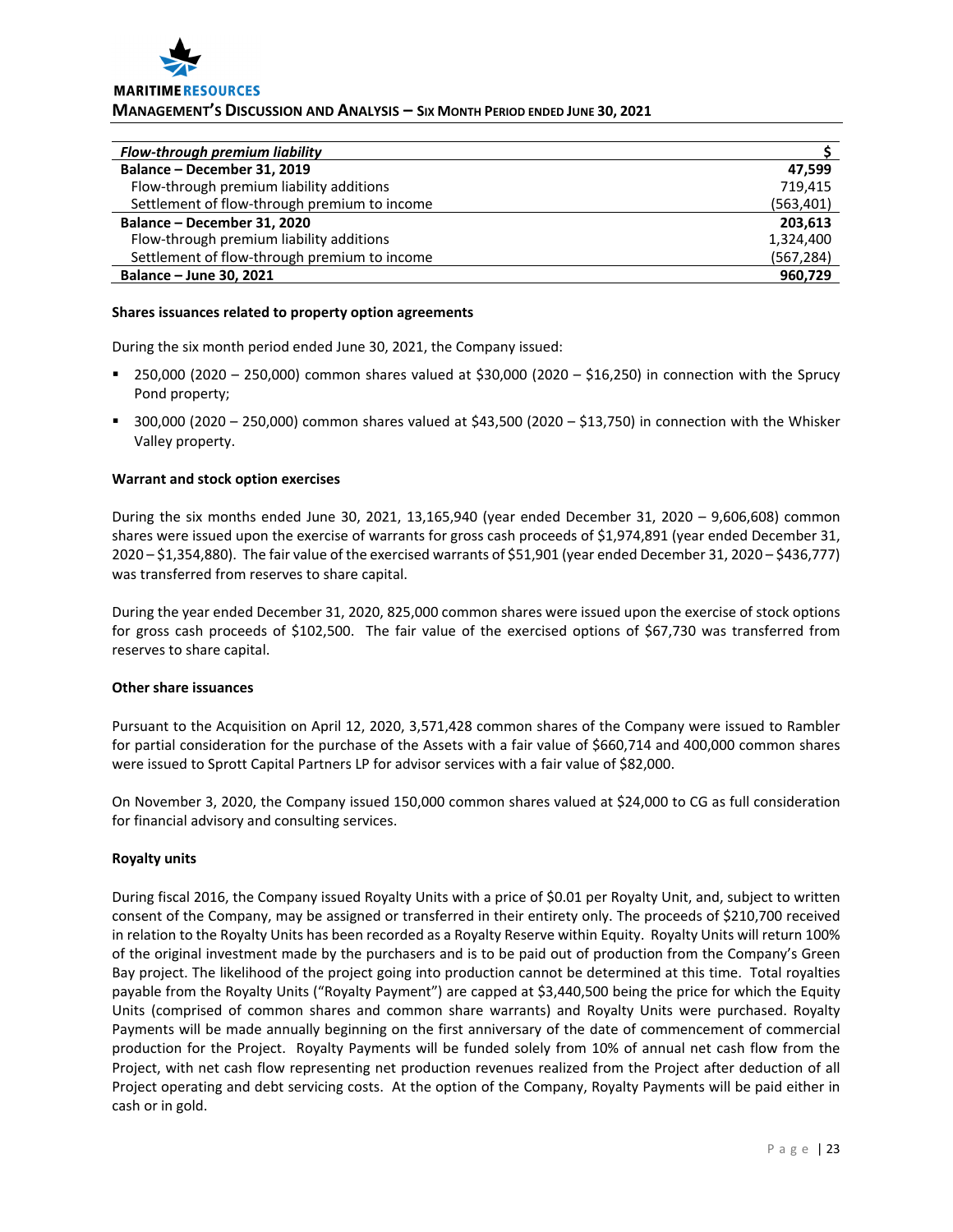

## **RESULTS OF OPERATIONS**

|                                     | Three months ended June 30 |           |           | Six months ended June 30 |               |            |
|-------------------------------------|----------------------------|-----------|-----------|--------------------------|---------------|------------|
|                                     | 2021                       | 2020      | Change    | 2021                     | 2020          | Change     |
|                                     | S                          |           |           | \$                       |               |            |
| <b>Expenses</b>                     |                            |           |           |                          |               |            |
| Salaries and benefits               | 250,920                    | 155,096   | (95, 824) | 514,136                  | 311,786       | (202, 350) |
| Administration                      | 50,866                     | 46,014    | (4,852)   | 101,166                  | 91,342        | (9,824)    |
| <b>Business development</b>         |                            |           |           |                          | 200,000       | 200,000    |
| Consulting                          | 4,611                      | 2,860     | (1,751)   | 4,611                    | 2,860         | (1,751)    |
| Professional fees                   | 7,517                      | 19,564    | 12,047    | 7,517                    | 21,657        | 14,140     |
| Directors' fees and expenses        | 19,920                     | 19,922    | 2         | 39,958                   | 39,928        | (30)       |
| Investor relations and promotion    | 51,569                     | 122,065   | 70,496    | 149,970                  | 144,617       | (5, 353)   |
| Share based payment                 | 618,211                    | 360,637   | (257,574) | 621,122                  | 363,032       | (258,090)  |
| Depreciation                        | 16,678                     | 2,537     | (14, 141) | 27,577                   | 20,012        | (7, 565)   |
| Interest expense on lease liability |                            |           |           |                          | 138           | 138        |
|                                     | (1,020,292)                | (728,695) | (291,597) | (1,466,057)              | (1, 195, 372) | (270,685)  |
| Interest income                     | 3,912                      | 4,329     | (417)     | 9,337                    | 10,127        | (790)      |
| Flow-through premium liability      | 363,671                    | 44,279    | 319,392   | 567,284                  | 76,265        | 491,019    |
| Loss and comprehensive loss         | (652,709)                  | (680,087) | 27,378    | (889, 436)               | (1, 108, 980) | 219,544    |
| Loss per share                      | Nil                        | Nil       |           | Nil                      | (0.01)        | 0.01       |

For the three and six month periods ended June 30, 2021, the Company incurred a loss and comprehensive loss of \$652,709 (2020 – \$680,087) and \$889,436 (2020 – \$1,108,980), respectively. Expenses during the six months ended June 30, 2021 were higher than the comparative period mainly due to increased salaries and benefits expense resulting from additions to personnel to support the Company's growth as it advances toward a development decision at the Hammerdown gold project.

During the three and six month periods ended June 30, 2021, the Company incurred \$17,438 (2020 – \$16,286) and \$34,876 (2020 – \$32,573), respectively, for an office lease included in Administration in the statement of loss and comprehensive loss and not included in lease liabilities.

During the six month period ended June 30, 2021, the Company granted 5,300,000 (2020 – 6,000,000) stock options to directors, officers, consultants and employees of the Company, of which 5,000,000 (2020 – 5,650,000) vest immediately and 75,000 (2020 – 87,500) will vest every three months, for one year, beginning three months from the date of grant, totaling 300,000 (2020 – 350,000). Share based payments recognized during the six months ended June 30, 2021 of \$621,122 (2020 – \$363,032). During the six month period ended June 30, 2021, 400,000 vested (2020 – 50,000 unvested) stock options were cancelled or expired resulting in a reversal of \$32,976 (2020 – \$nil) from reserves to deficit. The total fair value of unvested options that will be recognized in the statement of loss in future periods amounts to \$34,086 at June 30, 2021 (2020 – \$23,215).

Pursuant to qualifying flow‐through expenditures incurred during the three and six month periods ended June 30, 2021, the flow-through premium liability was reduced by \$363,671 (2020 – \$44,279) and \$567,284 (2020 – \$76,265), respectively, and recorded in income as Recognition of the flow-through premium liability.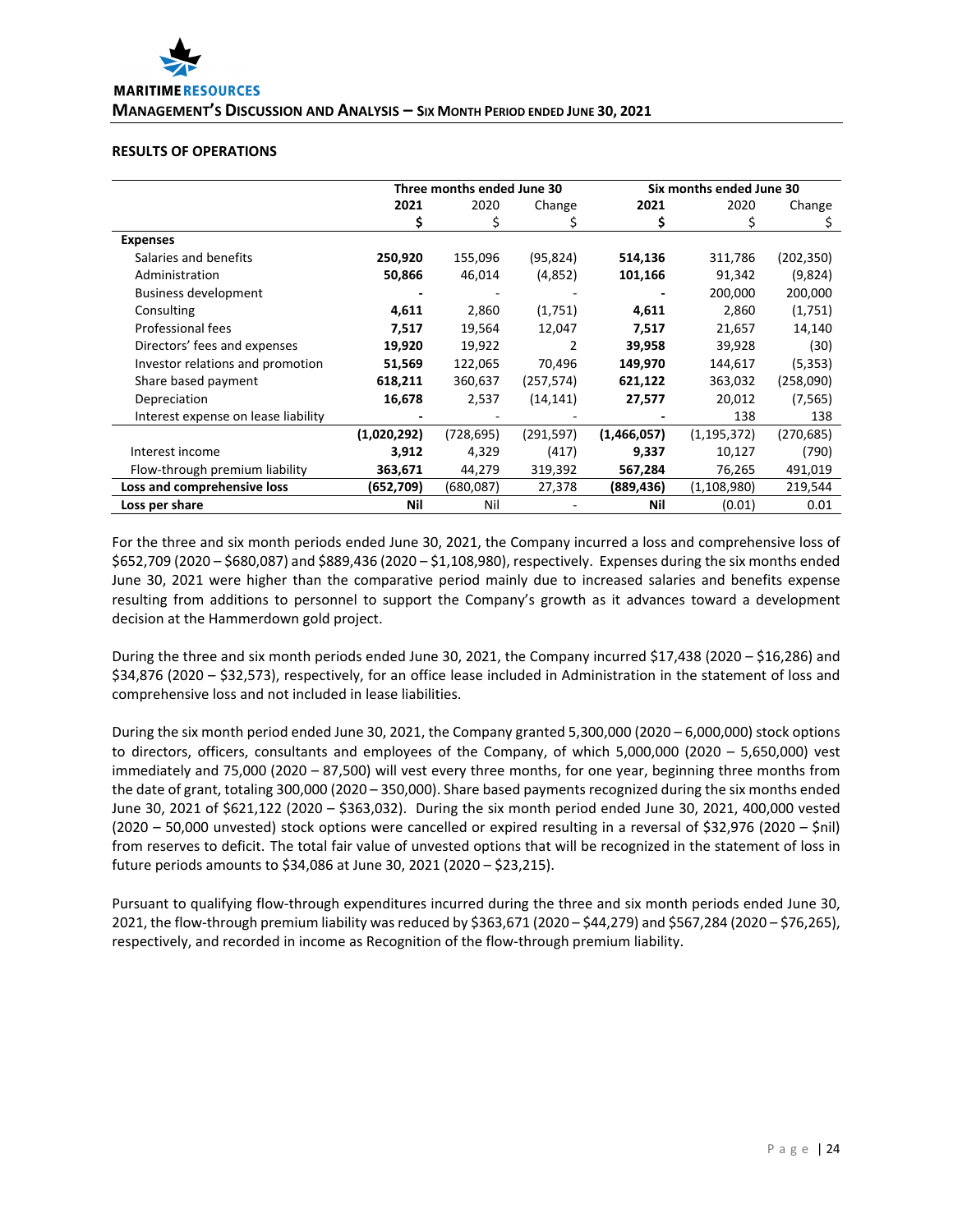## **SUMMARY OF QUARTERLY RESULTS**

The following table summarizes information derived from the Company's financial statements for each of the eight most recently completed quarters.

| in thousands, except per share    | <b>Jun 30</b><br>2021 | <b>Mar 31</b><br>2021 | <b>Dec 31</b><br>2020 | Sep 30<br>2020 | <b>Jun 30</b><br>2020 | <b>Mar 31</b><br>2020 | <b>Dec 31</b><br>2019 | Sep 30<br>2019 |
|-----------------------------------|-----------------------|-----------------------|-----------------------|----------------|-----------------------|-----------------------|-----------------------|----------------|
| amounts                           |                       |                       | \$                    |                | S                     |                       |                       |                |
| Net income (loss):                |                       |                       |                       |                |                       |                       |                       |                |
| in total<br>(i)                   | (653)                 | (237)                 | 142                   | (332)          | (680)                 | (429)                 | (182)                 | (204)          |
| per share <sup>(1)</sup><br>(ii)  | 0.00                  | 0.00                  | 0.00                  | (0.00)         | (0.00)                | (0.00)                | (0.00)                | (0.00)         |
| Cash                              | 10,873                | 10,327                | 6,419                 | 8,739          | 3,200                 | 600                   | 1,827                 | 3,444          |
| Exploration and evaluation assets | 25,965                | 20,834                | 18,632                | 16,283         | 13,282                | 12,668                | 11,926                | 10,728         |
| Debt                              | nil                   | nil                   | nil                   | nil            | nil                   | nil                   | nil                   | nil            |
| Deficit                           | (11,544)              | (10, 924)             | (10,687)              | (10,949)       | (10, 629)             | (9,948)               | (9,519)               | (9,347)        |

(1) *Fully diluted loss per share amounts are not shown as they would be anti‐dilutive*.

For the three months ended June 30, 2021, the Company incurred a loss and comprehensive loss in the amount of \$652,709 (2020 – \$680,087). Maritime's loss in each period primarily reflects the level general and administrative expenses. Cash balances fluctuated as a result of financings, combined with expenditures in the periods.

The Company's operations are not driven by seasonal trends, but rather by reaching project milestones such as completing various geological, technical, environmental and socio-economic objectives as well as closing the financings needed to fund the Company's activities. The operating results of junior exploration companies typically demonstrate wide variations from period to period. These variances arise from fluctuations in such costs as share‐ based compensation, level of exploration activity and unanticipated events such as hostile takeover bids.

## **TRANSACTIONS WITH RELATED PARTIES**

#### **Key Management Personnel**

Key management personnel include those persons having authority and responsibility for planning, directing, and controlling the activities of the Company as a whole. The Company has determined that key management personnel consists of executive and non-executive members of the Company's Board of Directors and corporate officers. Compensation paid or payable to key management personnel for services rendered were as follows for the three and six month periods ended June 30:

|                      | Three month  | Three month  | Six month    | Six month    |
|----------------------|--------------|--------------|--------------|--------------|
|                      | period ended | period ended | period ended | period ended |
|                      | June 30      | June 30      | June 30      | June 30      |
|                      | 2021         | 2020         | 2021         | 2020         |
|                      |              |              |              |              |
| Salaries             | 199,420      | 142,360      | 398,840      | 284,720      |
| Directors' fees      | 17,500       | 17,500       | 35,000       | 35,000       |
| Share based payments | 462,798      | 229,787      | 462,798      | 229,787      |
|                      | 679.718      | 389.647      | 896.638      | 549,507      |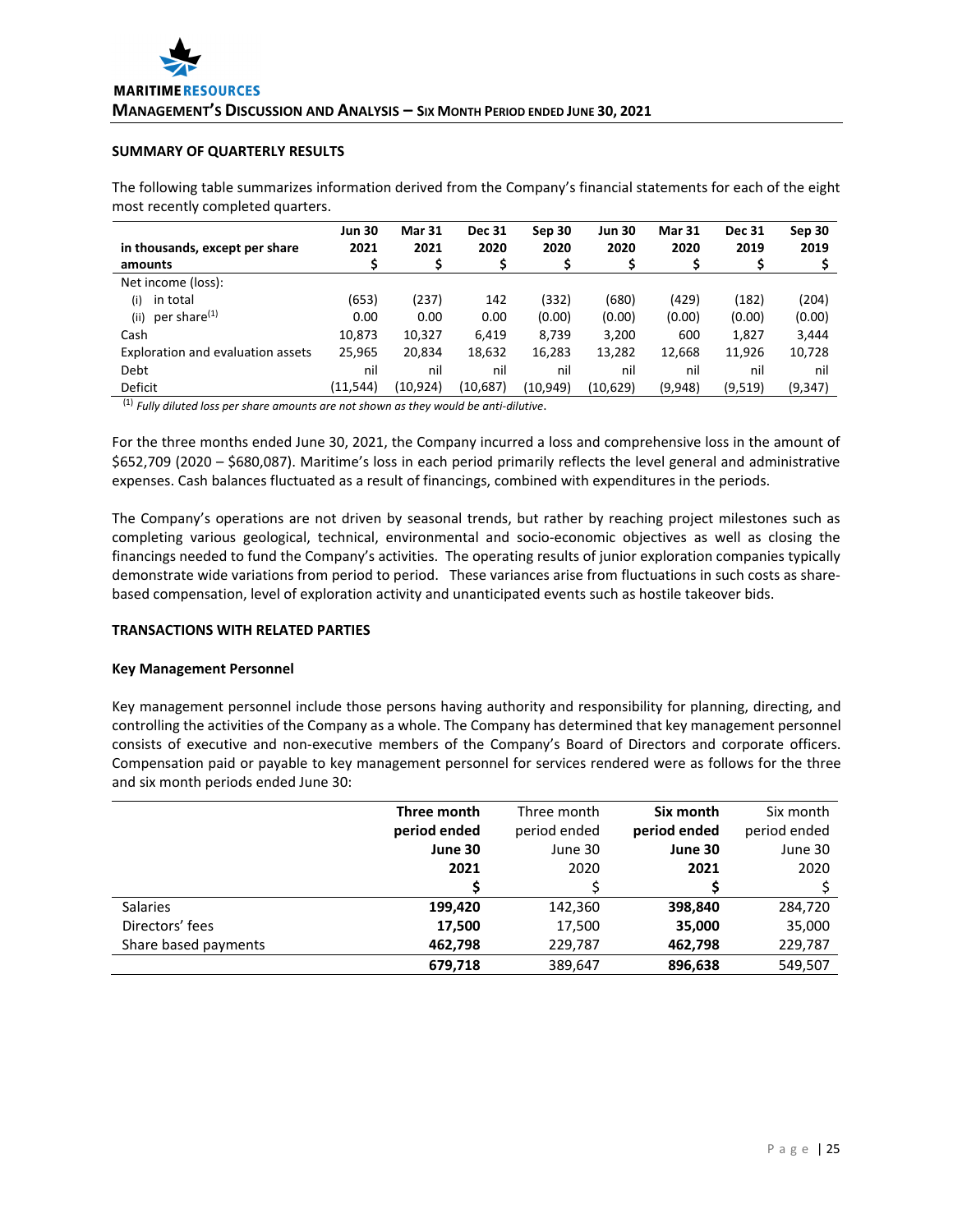#### **Related‐party transactions**

Effective February 1, 2019, the Company entered into a sublease for office space in Toronto, with a corporation that is related by virtue of having directors, as well as the Chief Financial Officer and Corporate Secretary in common. For the three and six month periods ended June 30 the Company was charged the following:

|                       | Three month  | Three month  | Six month    | Six month    |
|-----------------------|--------------|--------------|--------------|--------------|
|                       | period ended | period ended | period ended | period ended |
|                       | June 30      | June 30      | June 30      | June 30      |
|                       | 2021         | 2020         | 2021         | 2020         |
|                       |              |              |              |              |
| Rent                  | 17,438       | 16,286       | 34,876       | 32,573       |
| Office administration | 1,319        | 1,461        | 2,637        | 2,607        |
|                       | 18,757       | 17,747       | 37,513       | 35,180       |

## **LIQUIDITY AND CAPITAL RESOURCES**

The Company has no operations that generate cash flow at this time. The Company's future financial success will depend on its success in re‐starting the past producing Hammerdown gold mine and, also on the expansion of, or discovery of, one or more economic mineral deposits or business opportunities. The process can take years, can consume significant resources and is largely based on factors that are beyond the control of the Company and its management.

Management's objective is to ensure that there is sufficient capital to minimize liquidity risk and to continue as a going concern. As an exploration stage company, the Company has financed its activities primarily by the issuance of equity securities. Although the Company has been successful in the past in obtaining financing through the sale of equity securities, there can be no assurance that the Company will be able to obtain adequate financing in the future, or that the terms of such financings will be favourable.

## **Working Capital**

The Company had \$10,212,769 in working capital as at June 30, 2021 (December 31, 2020 – \$5,835,806) (see "Non‐ IFRS Measures"). As at June 30, 2021, the Company is obligated to incur \$5,010,315 of qualifying flow‐through expenditures prior to December 31, 2022.

As at June 30, 2021, the Company had no debt, did not have any unused lines of credit or other arrangements in place to borrow funds, and had no off‐balance sheet arrangements. The Company has no current plans to use debt financing and does not use hedges or other financial derivatives.

The Company manages its liquidity risk (i.e., the risk that it will not be able to meet its obligations as they become due) by forecasting cash flows from operations together with its investing and financing activities. Expenditures are adjusted to ensure liabilities can be funded as they become due. Management and the Board of Directors are actively involved in the review, planning, and approval of significant expenditures and commitments.

## **Operating Activities**

Cash used in operating activities was \$722,329 for the six month period ended June 30, 2021 (2020 – \$821,496).

## **Financing Activities**

Financing activities resulted in cash inflows of \$12,138,217 (2020 – \$3,326,243) from the issuance of shares partially offset by issuance related costs and repayment of lease liabilities during the six month period ended June 30, 2021.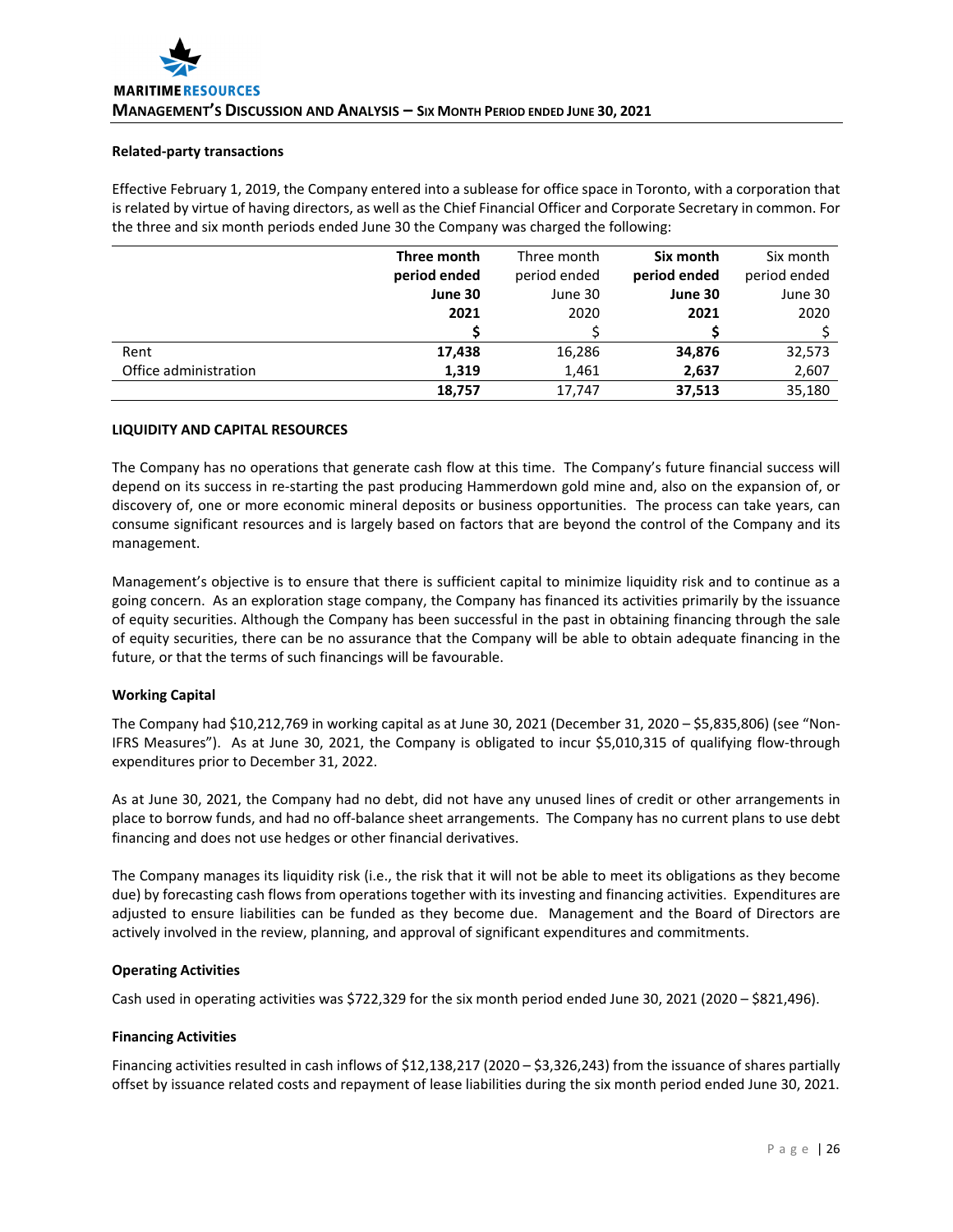#### **Investing Activities**

Investing activities, relating predominantly to exploration and evaluation expenditures on the Company's exploration properties, resulted in cash outflows of \$6,961,914 during the six month period ended June 30, 2021 (2020 – \$1,132,282).

## **FINANCIAL INSTRUMENTS**

The Company's financial instruments consist of cash, receivables, deposits, and accounts payable and accrued liabilities. The carrying value of receivables, and accounts payable and accrued liabilities approximate their fair values due to the short‐term nature of these instruments. The fair value of cash is measured based on level 1 of the fair value hierarchy.

The Company's risk exposures and the impact on the Company's financial instruments are summarized below.

#### **Credit risk**

Credit risk is the risk of a financial loss to the Company if a counter‐party to a financial instrument fails to meet its contractual obligation. The Company's receivables consist primarily of tax receivables due from federal and provincial government agencies. The Company has no customers or trade receivables as at June 30, 2021. The Company does not have a significant concentration of credit risk with any single counter‐party. The Company's cash is invested in interest bearing accounts at major Canadian chartered banks. Because of these circumstances, the Company does not believe it has a material exposure to credit risk. Receivables are due from a government agency.

#### **Interest rate risk**

Interest rate risk is the risk that the fair value or future cash flows of a financial instrument will fluctuate because of changes in market interest rates. Financial assets and liabilities with variable interest rates expose the Company to cash flow interest rate risk. The risk that the Company will realize a loss in cash is limited because the Company's deposits are redeemable on demand.

## **Liquidity risk**

Liquidity risk isthe risk that the Company will not be able to meet its obligations asthey become due. The Company's ability to continue as a going concern is dependent on management's ability to raise required funding through future equity issuances, asset sales or a combination thereof.

The Company manages its liquidity risk by forecasting cash flows from operations and anticipating any investing and financing activities. As at June 30, 2021, the Company had cash totalling \$10,872,590 (December 31, 2020 – \$6,418,616) to settle accounts payable and accrued liabilities of \$1,026,719 (December 31, 2020 – \$1,015,603). Management and the Board of Directors are actively involved in the review, planning and approval of significant expenditures and commitments.

As at June 30, 2021 and December 31, 2020, the Company's accounts payable and accrued liabilities have contractual maturities of less than 60 days and are subject to normal trade terms.

#### **Price risk**

The Company is exposed to price risk with respect to commodity and equity prices. Equity price risk is defined as the potential adverse impact on the Company's earnings due to movements in individual equity prices or general movements in the level of the stock market. Commodity price risk is defined as the potential adverse impact on earnings and economic value due to commodity price movements and volatilities. The Company closely monitors commodity prices, individual equity movements, and the stock market to determine the appropriate course of action to be taken by the Company.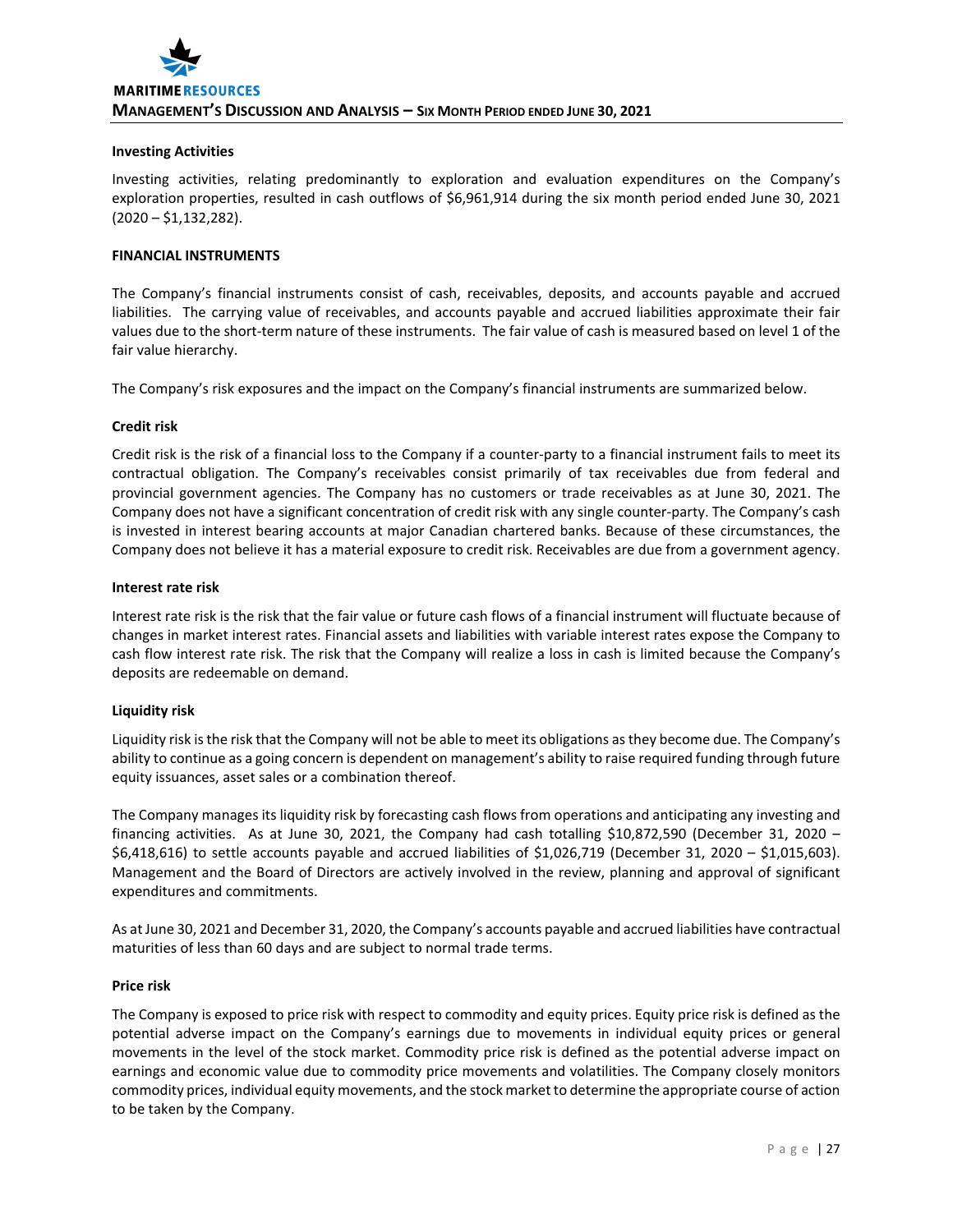#### **CONTINGENCIES**

The Company may be subject to various contingent liabilities that occur in the normal course of operations. The Company is not aware of any pending or threatened proceedings that would have a material adverse effect on the financial position or future results of the Company.

# **OFF BALANCE SHEET ARRANGEMENTS**

The Company does not have any off-balance sheet arrangements.

## **CRITICAL ACCOUNTING ESTIMATES AND JUDGEMENTS**

The discussion and analysis of Maritime's financial condition and results of operations are based upon its financial statements, which are prepared in accordance with IFRS. The preparation of the financial statements requires the Company to make estimates and judgements that affect the reported amounts of assets and liabilities, revenues and expenses, and related disclosure of contingent assets and liabilities at the date of the financial statements. Actual results may differ from these estimates under different assumptions or conditions. The areas involving a higher degree of judgment or complexity, or areas where assumptions and estimates are significant to the financial statements are discussed in more detail in the Company's financial statements for the year ended December 31, 2020, which are available on SEDAR at www.sedar.com.

## **DISCLOSURE OF SECURITIES OUTSTANDING**

As at August 26, 2021, the following common shares, common share purchase options, finders' warrants and common share purchase warrants were outstanding.

|                                               |                    |                       | Number of shares and |
|-----------------------------------------------|--------------------|-----------------------|----------------------|
|                                               |                    | <b>Exercise price</b> | number of shares on  |
|                                               | <b>Expiry date</b> | per share             | exercise             |
| <b>Common shares</b>                          |                    |                       | 398,958,601          |
| Common share purchase options                 | 26-Apr-2022        | \$0.15                | 200,000              |
| Common share purchase options                 | 04-Dec-2022        | \$0.10                | 500,000              |
| Common share purchase options                 | 15-Dec-2022        | \$0.10                | 2,075,000            |
| Common share purchase options                 | 06-Dec-2023        | \$0.11                | 4,805,000            |
| Common share purchase options                 | 18-Jun-2024        | \$0.10                | 4,450,000            |
| Common share purchase options                 | 20-May-2025        | \$0.085               | 5,550,000            |
| Common share purchase options                 | 16-Jun-2025        | \$0.095               | 350,000              |
| Common share purchase options                 | 10-Sep-2025        | \$0.17                | 600,000              |
| Common share purchase options                 | 24-Jun-2026        | \$0.18                | 5,300,000            |
| Common share purchase options                 | 29-Jul-2026        | \$0.18                | 2,000,000            |
| Common share purchase options                 |                    |                       | 25,830,000           |
| Common share purchase warrants                | 12-Apr-2023        | \$0.1794              | 1,846,200            |
| Common share purchase warrants <sup>(1)</sup> |                    |                       | 1,846,200            |
| Finders' warrants                             | 21-Aug-2022        | \$0.15                | 3,087,873            |
| Finders' warrants                             | 22-Mar-2023        | \$0.1794              | 2,310,000            |
| Finders' warrants <sup>(2)</sup>              |                    |                       | 5,397,873            |

*(1) Each transferable warrant entitles the holder to acquire one common share of the Company.*

*(2) Each non‐transferable warrant entitles the holder to acquire one common share of the Company.*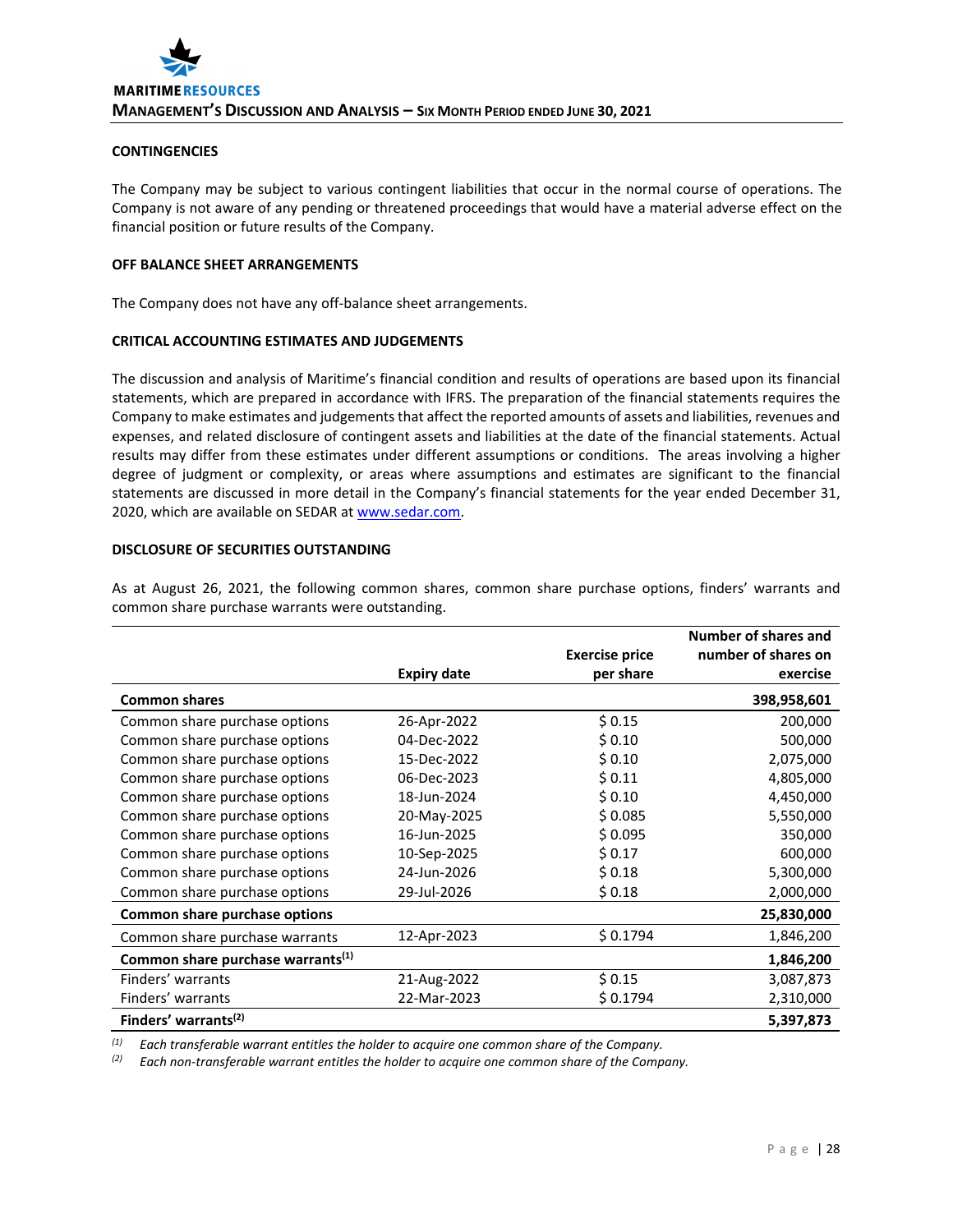## **NON‐IFRS MEASURES**

This MD&A refers to working capital, which is not a recognized measure under IFRS. This non‐IFRS performance measure does not have any standardized meaning prescribed by IFRS and is therefore unlikely to be comparable to similar measures presented by other issuers. Management uses this measure internally to better assess performance trends and liquidity. Management understands that a number of investors and others who follow the Company's business assess performance in this way. This data is intended to provide additional information and should not be considered in isolation or as a substitute for measures of performance prepared in accordance with IFRS.

| As at                                    | June 30, 2021 | December 31, 2020 |
|------------------------------------------|---------------|-------------------|
|                                          |               |                   |
| Current assets                           |               |                   |
| Cash                                     | 10,872,590    | 6,418,616         |
| Receivables                              | 309,671       | 340,039           |
| Prepaid expenses                         | 80,759        | 116,286           |
|                                          | 11,263,020    | 6,874,941         |
| <b>Current liabilities</b>               |               |                   |
| Accounts payable and accrued liabilities | (1,026,719)   | (1,015,603)       |
| Lease liability                          | (23, 532)     | (23, 532)         |
| Working capital                          | 10,212,769    | 5,835,806         |

# **MANAGEMENT'S RESPONSIBILITY FOR THE FINANCIAL STATEMENTS**

The information included in the Financial Statements and this MD&A is the responsibility of management, and their preparation in accordance with IFRS requires management to make estimates and their assumptions that affect the reported amounts of assets and liabilities, the disclosure of contingent assets and liabilities at the date of the Financial Statements, and the reported amount of income and expenses during the reported period. Actual results could differ from those estimates.

#### **RISK FACTORS AND UNCERTAINTIES**

The Company is subject to risks and uncertainties similar to other companies in a comparable stage of exploration. These risks include, but are not limited to, continuing losses, dependence on key individuals, and the ability to secure adequate financing to meet minimum capital required to successfully complete its exploration programs and continue as a going concern. While the Company has been successful in raising financing to date, there can be no assurance that it will be able to do so in the future. The operations of the Company are speculative due to the highrisk nature of its business. These risk factors and uncertainties could materially affect the Company's future operating results and could cause actual events to differ materially from those described herein and in forward‐ looking statements and forward‐looking information relating to the Company. For a more comprehensive discussion of the risks and uncertainties faced by the Company, please refer to the Company's MD&A as at December 31, 2020 filed on www.sedar.com.

## **CAUTIONARY NOTE REGARDING FORWARD‐LOOKING INFORMATION**

Certain of the statements made and information contained herein is "forward‐looking information" within the meaning of *National Instrument 51‐102, Continuous Disclosure Obligations* of the Canadian Securities Administrators. This includes statements concerning the potential to increase mineral resource and mineral reserve estimates and the Company's Preliminary Economic Assessment to restart the Hammerdown Mine, the Company's plans regarding depth extension of the deposit at Hammerdown, the Company's plans regarding completing additional infill and grade control testing within the PEA mine plan, the Company's plans regarding drilling targets previously identified, the anticipated timing of provincial environmental assessment approval for Hammerdown, the Company's plans related to the Nugget Pond gold circuit, including receipt of certain approvals related to those activities, acquire new mineral property interests or business opportunities, which involve known and unknown risks, uncertainties and other factors which may cause the actual results, performance or achievements of the Company, or industry results, to be materially different from any future results, performance or achievements expressed or implied by such forward-looking information. All forward-looking statements and forward-looking information are based on